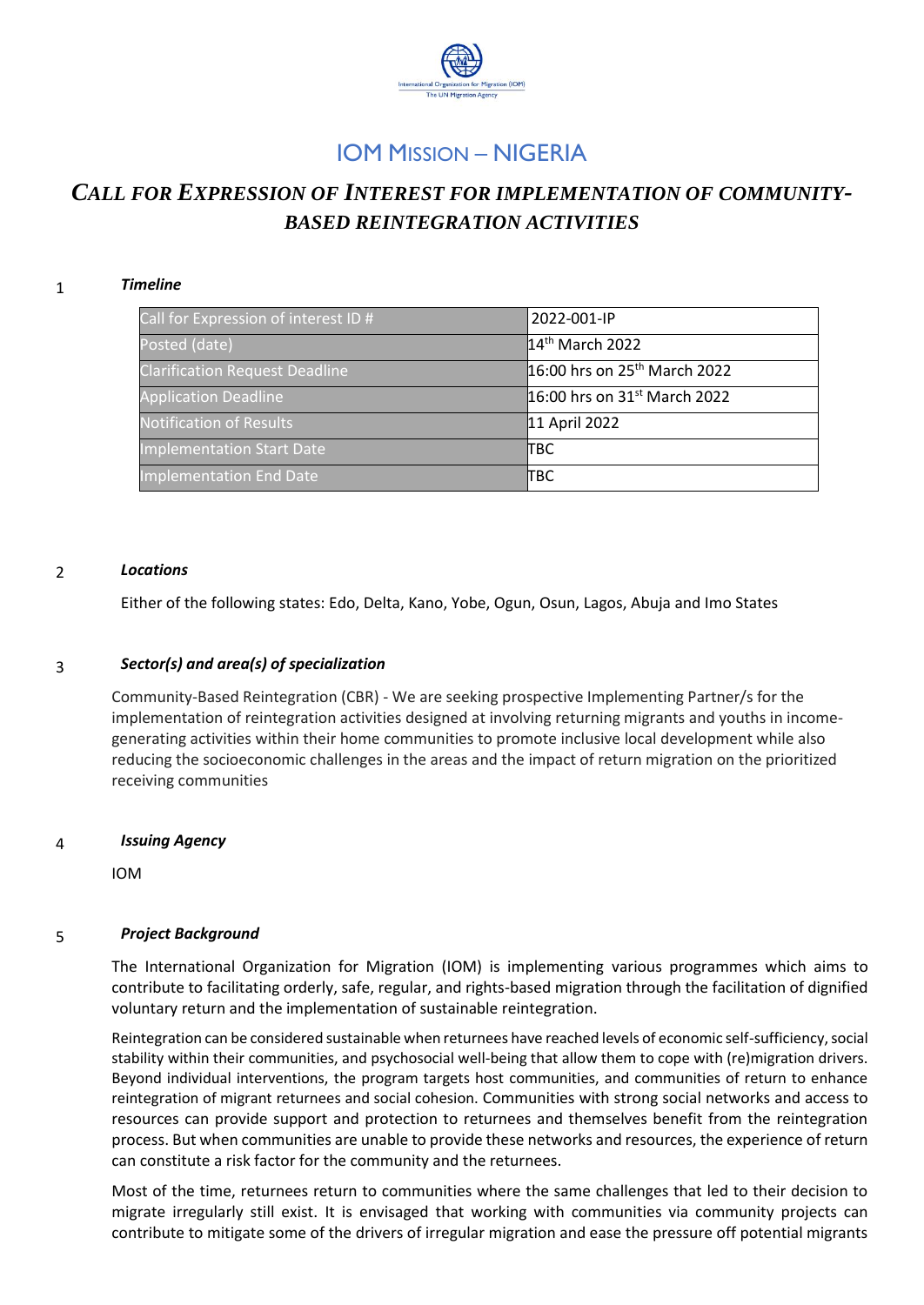and make migration a matter of choice rather than necessity. Community projects are also important to enable communities to better accept, support and include returnees for sustainable reintegration.

The projects provide Community-Based Reintegration (CBR) support which aims at involving returning migrants in income-generating activities within their home communities to promote inclusive local development while also reducing the socioeconomic challenges in the areas and the impact of return migration on the prioritized receiving communities. In Nigeria, the program will focus on seven (7) states which are irregular migration prone areas as well as areas constituting highest numbers of returns namely, Edo, Delta, Kano, Yobe, Ogun, Osun, and Imo States. The program will also cater to returnees residing in Abuja and Lagos Cities.

## 6 *Expected Results*

Quick Impact Projects are implemented with a total:

- 400 direct beneficiaries are engaged in income generating activities
- 1500 indirect beneficiaries in the community whose lives are improved by the existence of the projects
- 8 livelihood initiatives established in either of the states: Edo, Delta, Kano, Yobe, Ogun, Osun, and Imo States

65 % of returned migrants and community members engaged in the activities are sustainably reintegrated.

# **TARGET AREAS AND TARGET POPULATION**

Returnees are dispersed mainly in 7 migration prone states: Edo, Delta, Kano, Yobe, Ogun, Osun, and Imo including Abuja and Lagos cities under these projects. Implementing partners, CSOs and government institutions with relevant requirements are needed for the above-mentioned states in Nigeria.

Total number of migrant returnees under the various projects has reached over a total of 24, 500, where 48% of them are female. In addition to returnees, the project is expected to engage youths in the communities, build the capacity of the local government and create linkages with other like-minded organizations in areas targeted by the programme.

## **EXPECTED DELIVERABLES AND TIMELINE**

The organization is expected to:

- Ensure the specific tasks highlighted above are duly completed within the set timeframe.
- Produce regular mid-term reports (narrative and financial) at an agreed upon timeline.
- Develop and submit a final report (narrative and financial) upon completion of the project within ten **(10)** calendar days.
- Participate in regular coordination meetings with IOM.
- Present findings, share experiences, best practices, project photos and videos upon request by IOM.

## 7 *Indicative Budget*

*TBD*

# 8 *Other Information*

*(Insert related information, as available)*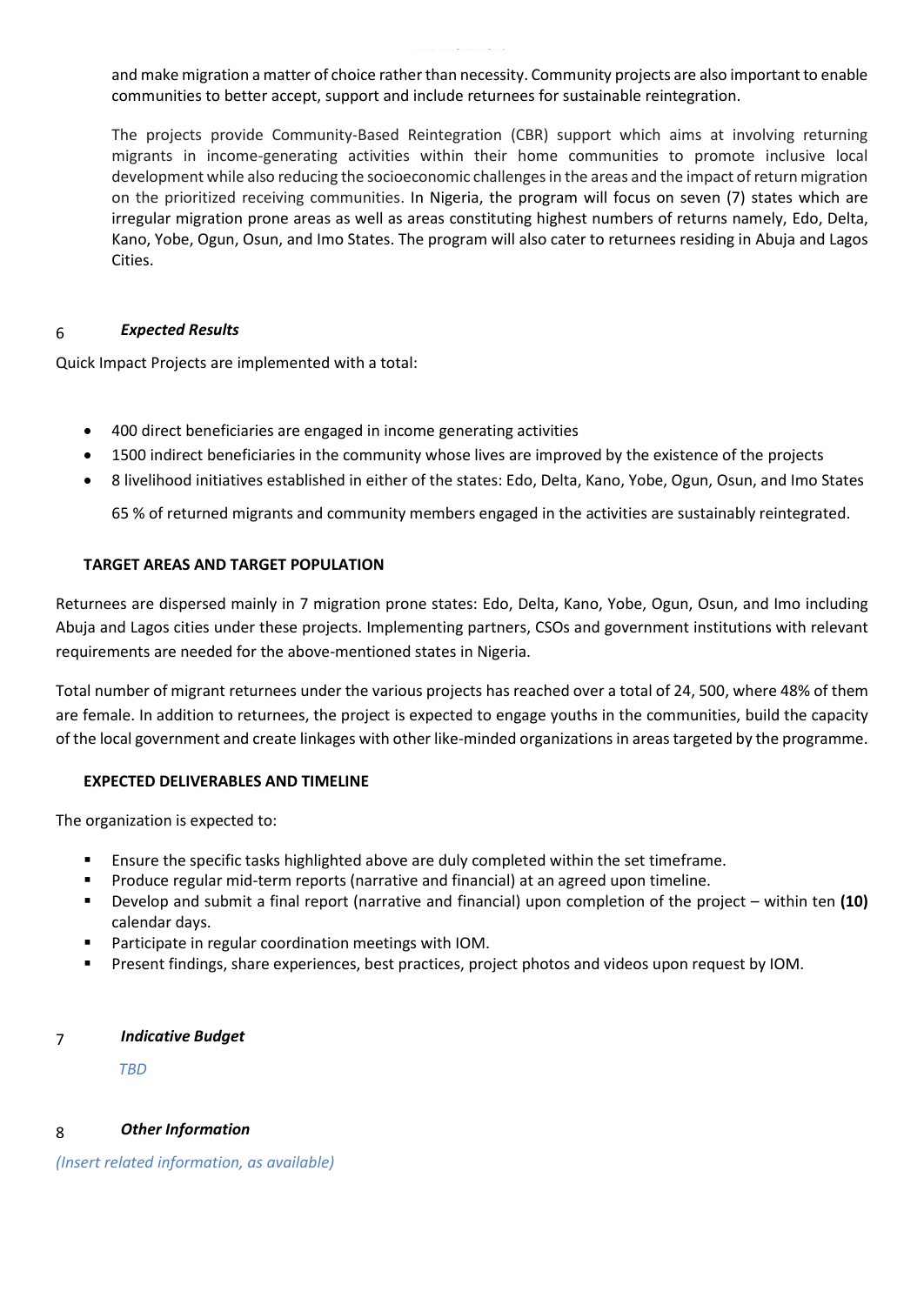# 9 *Selection Criteria (adjust as necessary)*

| <b>Name</b>                                            | Description                                                                                                                                                                                                                                                                                                                                                                                                                                                  | Weight |
|--------------------------------------------------------|--------------------------------------------------------------------------------------------------------------------------------------------------------------------------------------------------------------------------------------------------------------------------------------------------------------------------------------------------------------------------------------------------------------------------------------------------------------|--------|
| Relevance of proposal to achieving<br>expected results | Relevance of proposal to achieving expected<br>results; Expertise on implementation of enhanced<br>community based reintegration and livelihood<br>projects in target states; Relevant technical<br>expertise and experience in working with a<br>different range of stakeholders at a national and<br>local level in establishing livelihood activities for<br>vouths across sectors                                                                        | 35     |
| Sustainability of intervention                         | Must be registered and certified by the Corporate 25<br>Affairs Commission and tax certificate. Must have<br>been in operation for at least three (3) years and<br>above and in similar area of expertise.<br>Experience in partnering with key institutions<br>related to youth and adolescent participation and<br>development; National and Local experience,<br>presence and community relations; Management<br>ability; Sustainability of intervention. |        |
| Presence in relevant states                            | Must operate and strong presence in Nigeria with 20<br>preference given to those who are within/near<br>any of the following States: Edo, Delta, Kano,<br>Yobe, Ogun, Osun, and Imo, Abuja and Lagos                                                                                                                                                                                                                                                         |        |
| Financial and Statutory capacity                       | Proven financial capacity, by taking responsibility<br>for funds advanced for these projects and<br>evidence of consistent regulatory compliance.<br>Evidence of the existence of a proper governance<br>structure                                                                                                                                                                                                                                           | 20     |

# 10 *Attachments*

| <b>Description</b>                                                          | URL                                                                                                                                                                    |
|-----------------------------------------------------------------------------|------------------------------------------------------------------------------------------------------------------------------------------------------------------------|
| <b>ANNEX A - Terms of Reference</b>                                         | See below                                                                                                                                                              |
| <b>ANNEX B - Implementing Partner References Checklist</b>                  | See below                                                                                                                                                              |
| <b>ANNEX C - Implementing Partners General Information</b><br>Questionnaire | See below                                                                                                                                                              |
| <b>ANNEX D - Concept Note Template</b>                                      | To be shared for those interested. Pleas request for the<br>document by sending an email to<br>oajuonuma@iom.int                                                       |
|                                                                             | ANNEX - E Financial and Narrative Reporting Templates To be shared for those interested. Pleas request for the<br>document by sending an email to<br>oajuonuma@iom.int |
| <b>ANNEX F - Project Implementation Agreement Template See below</b>        |                                                                                                                                                                        |

# 12 *For more information on this partnership opportunity, and to apply, please visit*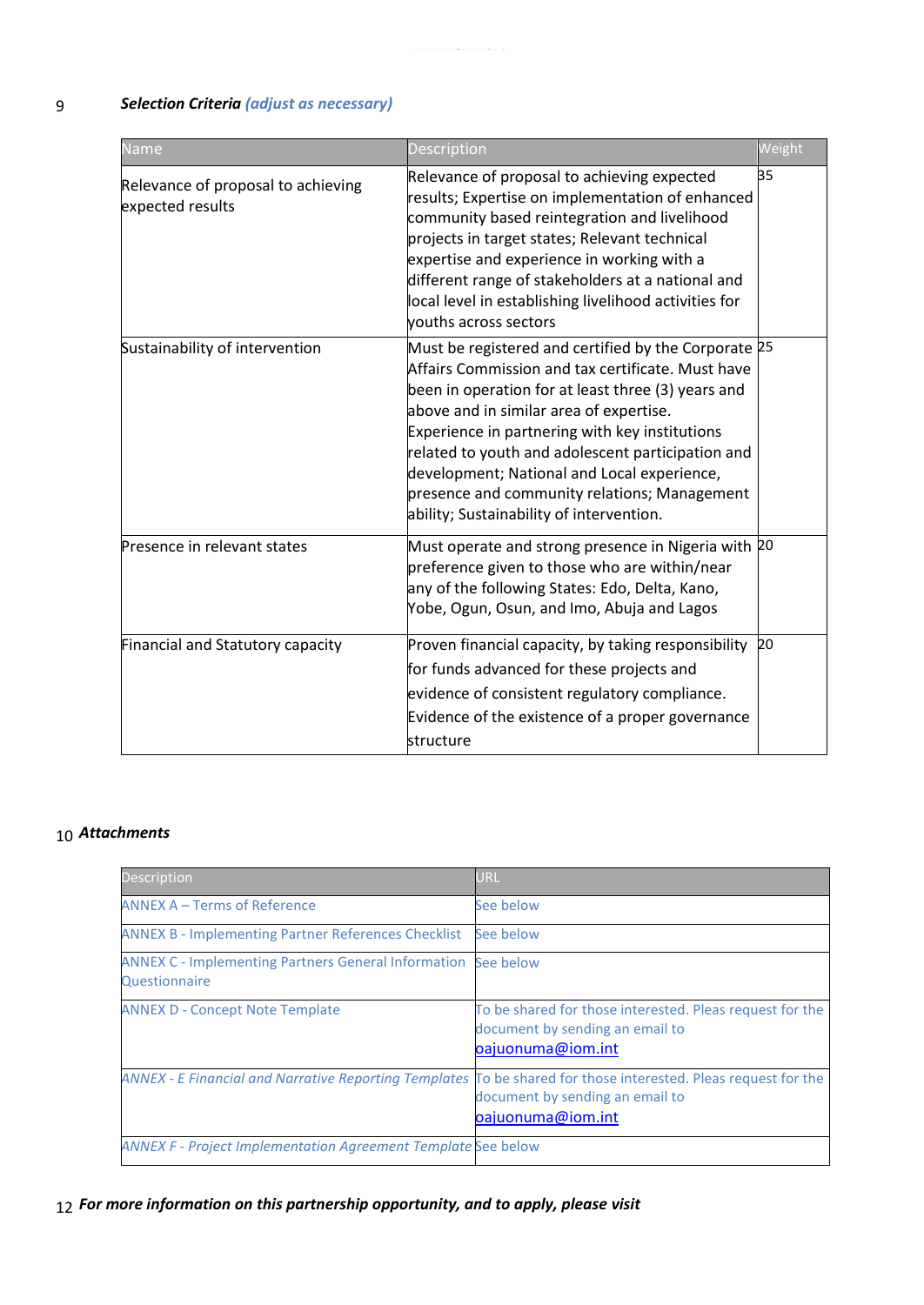The organizations responding to this call need to demonstrate their capacity to implement all listed activities as a single package. Partial applications for individual activities will not be considered.

IOM reserves the right to cancel/reduce the scope of planned activities or to introduce new/broaden the scope of the existing activities. Selected Implementing partner needs to be ready to develop a detailed budget based on submitted proposal in two weeks upon receiving the notification from IOM.

All applicants will receive written notification, within the two weeks after the deadline for the submission of Concept Note, of the outcome of the selection process. Should an applicant request further clarification, IOM will provide a response explaining the transparency and integrity of the selection process undertaken.

IOM reserves the right to decline disclosure of the specificity of decision derived by the IOM mission due to reasons related to confidentiality.

IOM reserves the right to accept or reject any Expression of Interest, and to annul the selection process and reject all Expression of Interest at any time, without thereby incurring any liability to the affected Implementing Partners.

For more information, please contact in writing AJUONUMA Onyinyechukwu, sending email to [oajuonuma@iom.int](mailto:oajuonuma@iom.int)

## **Expression of Interest submission guidelines**

This document contains instructions on the preparation and submission of the Application including Annex A: IP Information.

- 1. The Application must be submitted either through mail to [iomlagostenders@iom.int](mailto:iomlagostenders@iom.int) or in sealed envelope delivered to the Tender Box at IOM with office address at 1 Isaac John Street, Ikeja GRA, Lagos on or *before 16:00hrs on 31st March 2022*. Late Application will not be considered.
- 2. A detailed description must be provided on how the requirements specified in the Call for Expression of Interest (CEI) issued by IOM will be matched by the capabilities, experience, knowledge and expertise of the Implementing Partners
- 3. The Application must be submitted in one original and one copy and envelop must be marked "Original" and "Copy" as appropriate. If there are any discrepancies between the original and the copy the original governs. Both envelopes shall be placed in an outer envelope and sealed. The outer envelope shall be labeled with the submission address, reference number and title of the Project and name of the Implementing Partner.
- 4. The Application must be submitted in the English language and in the format prescribed by IOM within the CEI. All required information must be provided, responding clearly and concisely to all the points set out. Any application which does not fully and comprehensively address this CEI requirements may be rejected.
- 5. The Application document should comprise of the following:
	- a. Cover Letter;
	- b. Duly accomplished application documentation as outlined within the CEI signed on all pages by the Implementing Partner's Authorized Representative; and
	- c. Any other relevant documents
- 6. Applications may be modified or withdrawn in writing, prior to the closing time specified in this Request for EoI. Applications shall not be modified or withdrawn after the deadline.
- 7. The Implementing partner shall bear all costs associated with the preparation and submission of the Application and IOM will not in any case be responsible and liable for the costs incurred.
- 8. IOM at no occasion will ask an application fee from Implementing Partners.
- 9. All information given in writing to or verbally shared with the Implementing Partners in connection with this CEI is to be treated as strictly confidential. The Implementing Partner shall not share or invoke such information to any third party without the prior written approval of IOM. This obligation shall continue after the selection process has been completed whether or not the Implementing Partner application is successful.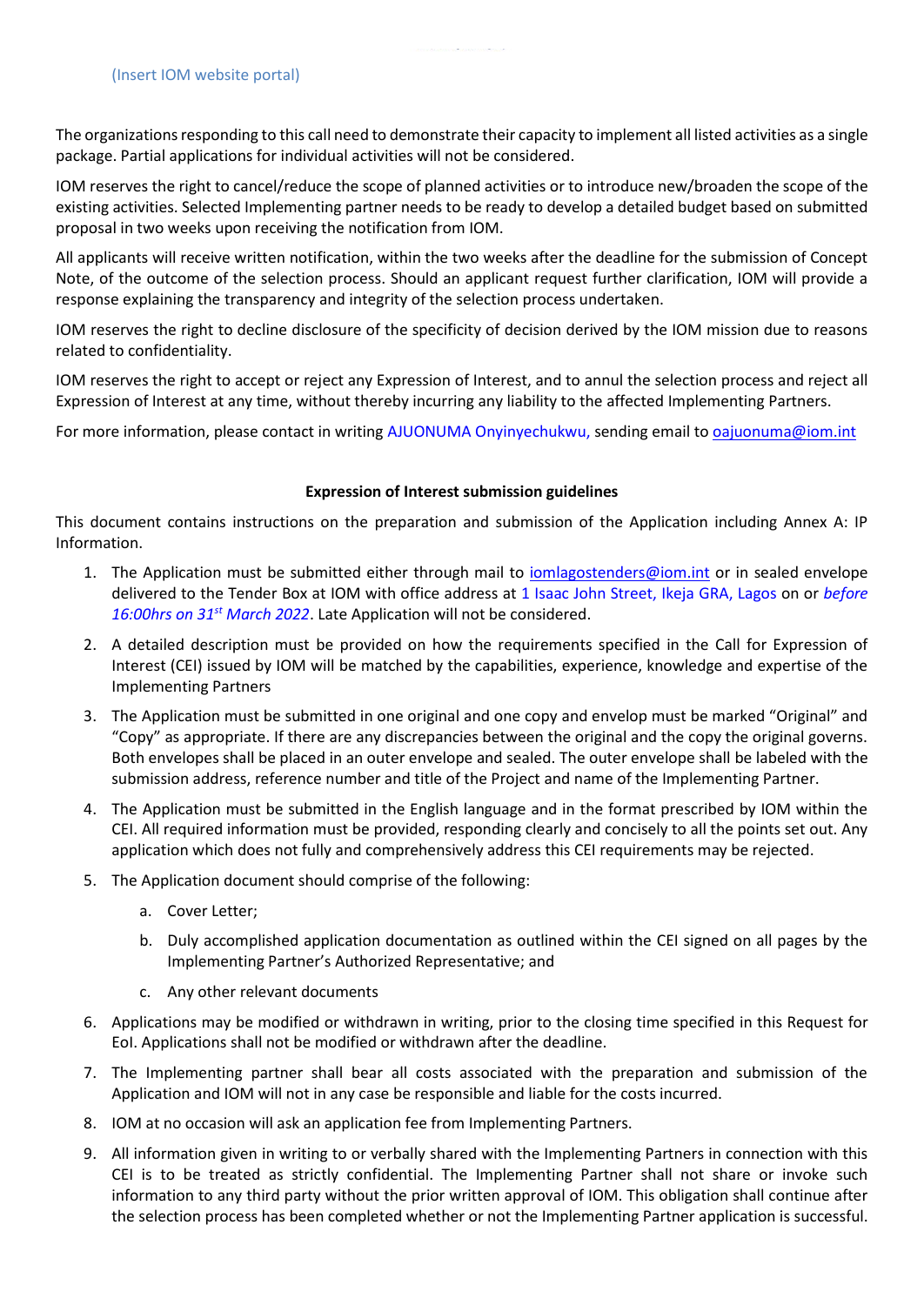- 10. IOM will treat all information (or that marked proprietary/sensitive/financial) received from Implementing Partners as confidential and any personal data in accordance with its Data Protection Principles.
- 11. The Implementing Partner by submitting an application gives consent to IOM to share information with those who need to know for the purposes of evaluating and managing the proposal.
- 12. IOM reserves the right to accept or reject any Application, and to cancel the process and reject all Applications, at any time without thereby incurring any liability to the affected Implementing partner or any obligation to inform the affected Implementing partner of the ground for IOM's action.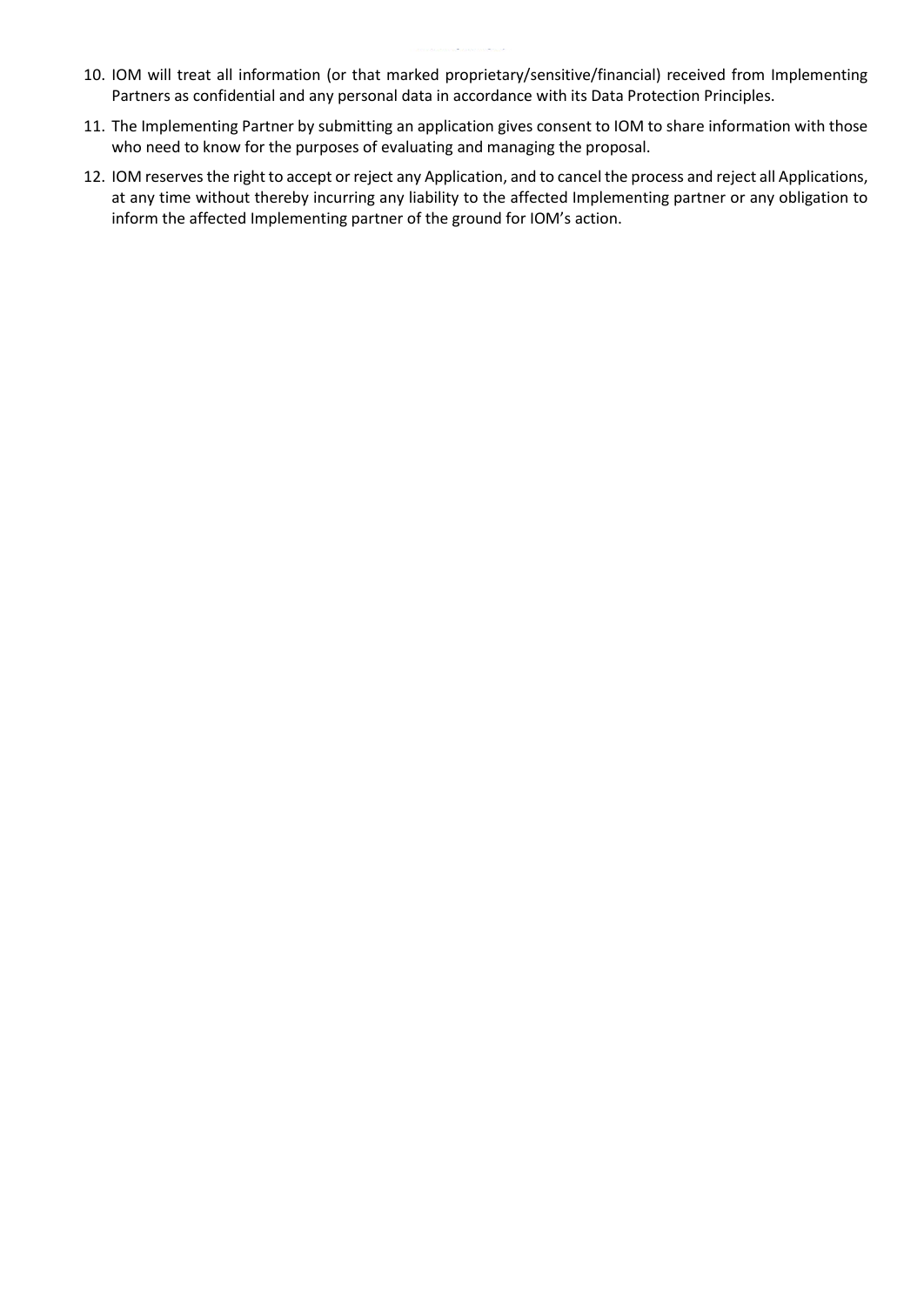## **IMPLEMENTING PARTNER REFERENCES CHECKLIST**

The below information is requested to be include in the response to the CEI issued by IOM:

# **TABLE 1 – MAIN IMPLEMENTING PARTNER EXPERIENCE IN LAST THREE YEARS (free format)**

- Starting Month/ Year
- Ending Month / Year
- Donor / Lead partner
- Description of projects
- Contract Amount

Remarks ( Provide documentary evidence)

# **TABLE 2 – SIMILAR EXPERIENCE IN LAST THREE YEARS (free format)**

- Year
- Donor / Lead partner
- Description of projects
- Contract Amount
- Remarks (Provide documentary evidence (\*))

# **TABLE 3 – LIST OF KEY STAFF MEMBERS (free format)**

- Name
- Designation Qualification
- No. of Years of Experience

Provide an organizational chart and detailed CVs for key management and personnel in the Organization

# **TABLE 4 – ANY OTHER INFORMATION (free format)**

In addition to the required information, Implementing Partners may provide any other related documents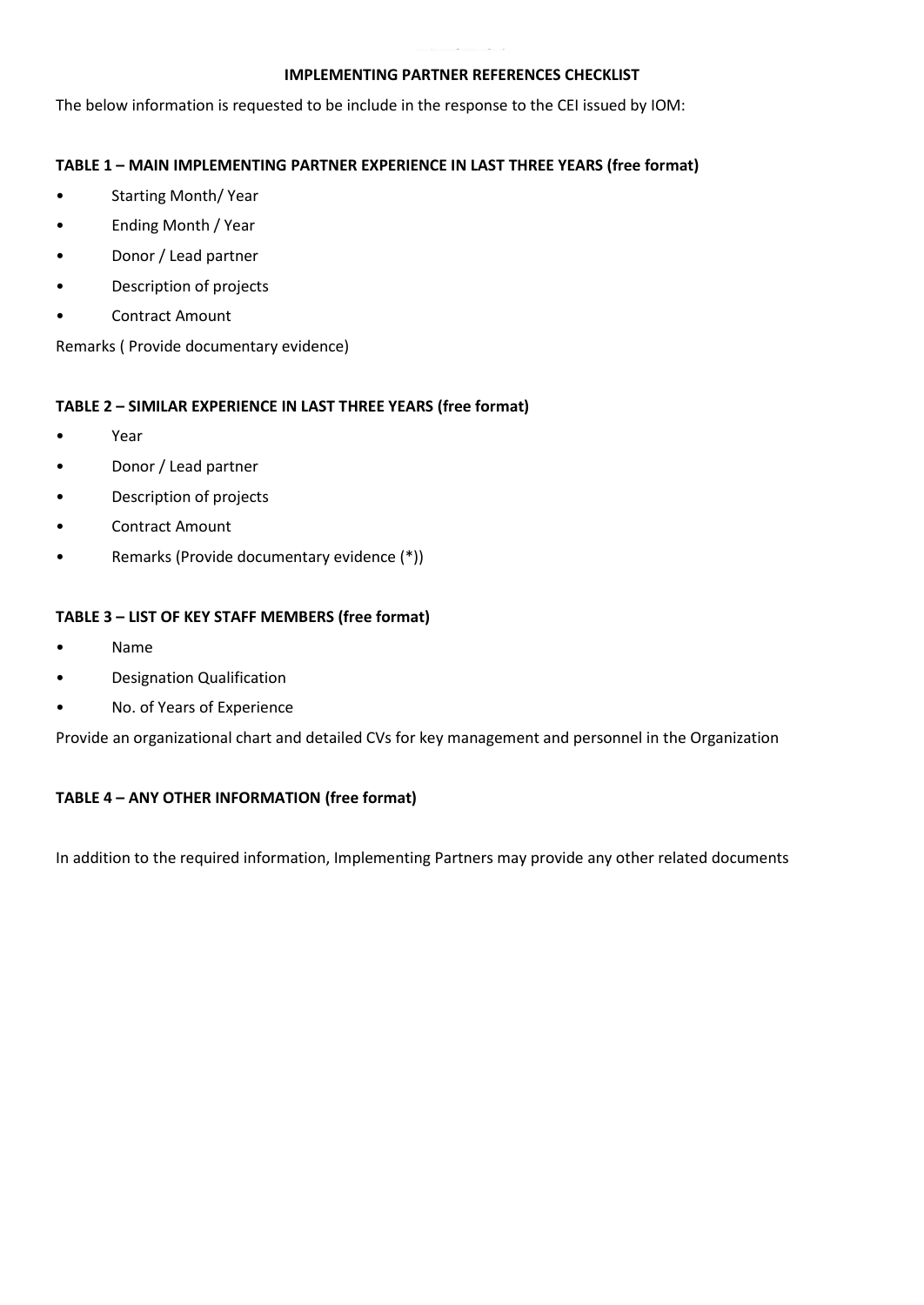# IOM Mission – (Nigeria)

# IOM Call for Expression of Interest ID#: 2022-001-IP

# **Terms of Reference (Annex A)**

# Introduction

The IOM Nigeria's Assisted Voluntary Return and Reintegration (AVRR) unit is seeking prospective Implementing Partners for the implementation of Community-Based Reintegration (CBR) activities designed to involve returning migrants in income-generating activities within their home communities to promote inclusive local development while also reducing the socioeconomic challenges in the areas and the impact of return migration on the prioritized receiving communities

#### Background

# **1. BACKGROUND**

The International Organization for Migration (IOM) is implementing various programmes which aims to contribute to facilitating orderly, safe, regular, and rights-based migration through the facilitation of dignified voluntary return and the implementation of sustainable reintegration.

Reintegration can be considered sustainable when returnees have reached levels of economic selfsufficiency, social stability within their communities, and psychosocial well-being that allow them to cope with (re)migration drivers. Beyond individual interventions, the program targets host communities, and communities of return to enhance reintegration of migrant returnees and social cohesion. Communities with strong social networks and access to resources can provide support and protection to returnees and themselves benefit from the reintegration process. But when communities are unable to provide these networks and resources, the experience of return can constitute a risk factor for the community and the returnees.

Most of the time, returnees return to communities where the same challenges that led to their decision to migrate irregularly still exist. It is envisaged that working with communities via community projects can contribute to mitigate some of the drivers of irregular migration and ease the pressure off potential migrants and make migration a matter of choice rather than necessity. Community projects are also important to enable communities to better accept, support and include returnees for sustainable reintegration.

The projects provide Community-Based Reintegration (CBR) support which aims at involving returning migrants in income-generating activities within their home communities to promote inclusive local development while also reducing the socioeconomic challenges in the areas and the impact of return migration on the prioritized receiving communities. In Nigeria, the program will focus on seven (7) states which are irregular migration prone areas as well as areas constituting highest numbers of returns namely, Edo, Delta, Kano, Yobe, Ogun, Osun, and Imo States. The program will also cater to returnees residing in Abuja and Lagos Cities.

## Objective

The overall objective of this partnership opportunity is for IOM to engage with an organization having presence/reach in either Edo, Delta, Kano, Yobe, Ogun, Osun, or Imo States and the capacity and expertise to conduct assessment, establish and implement community-based livelihood project that will generate income for target beneficiaries while addressing key challenges of communities that can be considered as drivers of irregular migration in the area.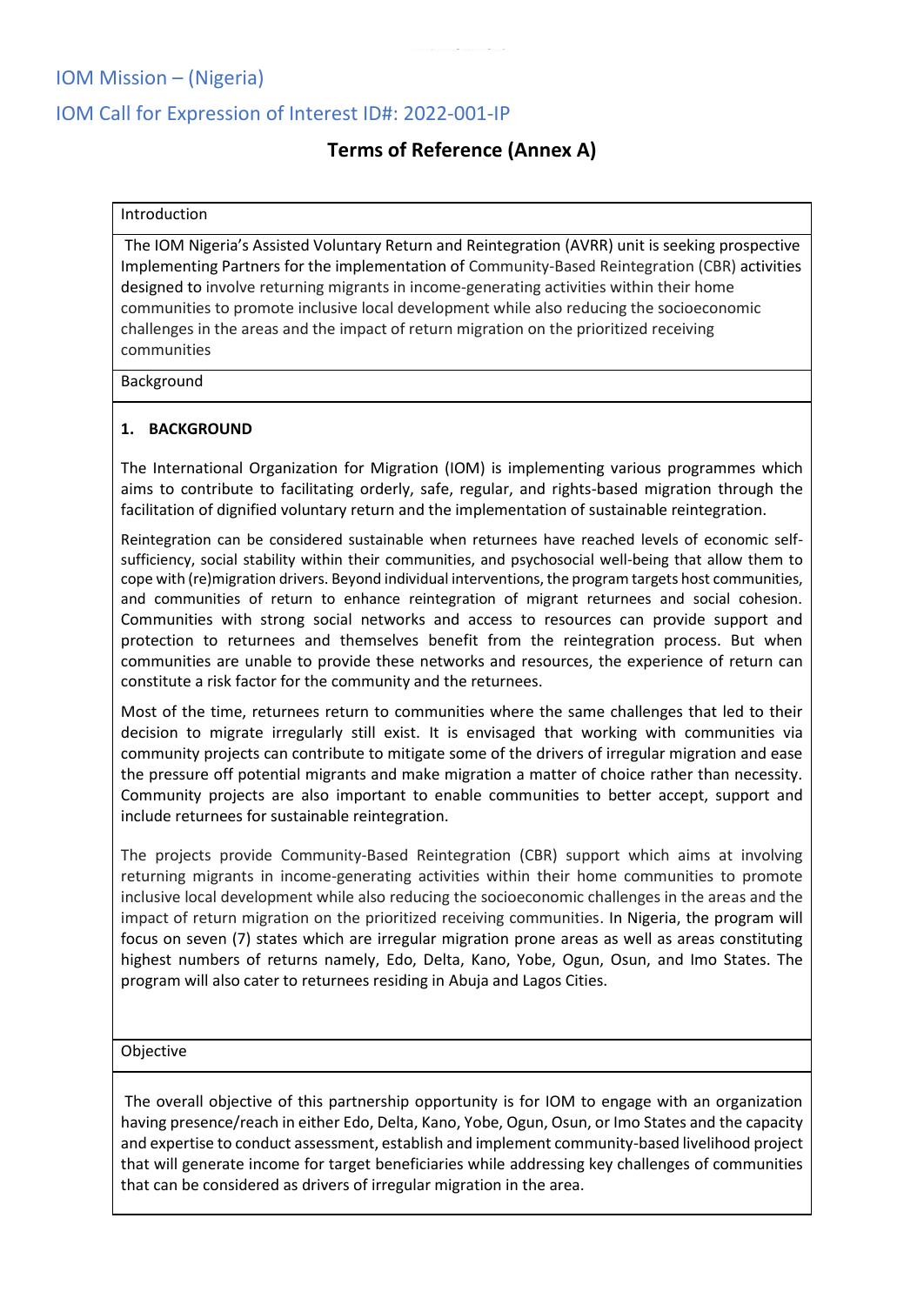Proposed interventions

Implementation of Community-Based Reintegration (CBR) support which aims at involving returning migrants in income-generating activities within their home communities to promote inclusive local development while also reducing the socioeconomic challenges in the areas and the impact of return migration on the prioritized receiving communities. The program will focus mainly on seven (7) states which are irregular migration prone areas as well as areas constituting highest numbers of returns namely, Edo, Delta, Kano, Yobe, Ogun, Osun, and Imo States. The program will also cater to returnees residing in Abuja and Lagos Cities. Proposed actions would support the setup of various agro- related livelihood initiatives and other income generation activities. Explore opportunities with private sector, government and NGOs for possible areas of collaboration and liaise, establish formal linkage with raw materials suppliers. Training of beneficiaries on the technical skills needed to operate and efficiently manage the project

Overarching Outcomes:

Returned migrants, their families and youths in the community are engaged in livelihood projects that will generate income for them while addressing key challenges of communities that can be considered as drivers of irregular migration in the area.

# Expected results

Quick Impact Projects are implemented with a total:

- 400 direct beneficiaries are engaged in income generating activities
- 1500 indirect beneficiaries in the community whose lives are improved by the existence of the projects
- 8 livelihood initiatives established in either of the states: Edo, Delta, Kano, Yobe, Ogun, Osun, and Imo States
- 65 % of returned migrants and community members engaged in the activities are sustainably reintegrated.

## Impact

The activities are expected to improve the economic self-sufficiency of target beneficiaries and their communities. This is done through improvements in the access to basic services, income generating activities, and activities to enhance social cohesion.

Partnerships and collaboration

N/A

Proposed timeline:

The activities are to be implemented during a 8-month period

Qualification and experience

- Demonstrated understanding of deliverables, timelines, and budget
- Demonstrated local knowledge and experience working in target areas with high numbers of returnees
- Previous experience implementing similar community-based projects in Nigeria
- Expertise in entrepreneurship and livelihood programming
- Understanding of risks or complications and how the partner would overcome those challenges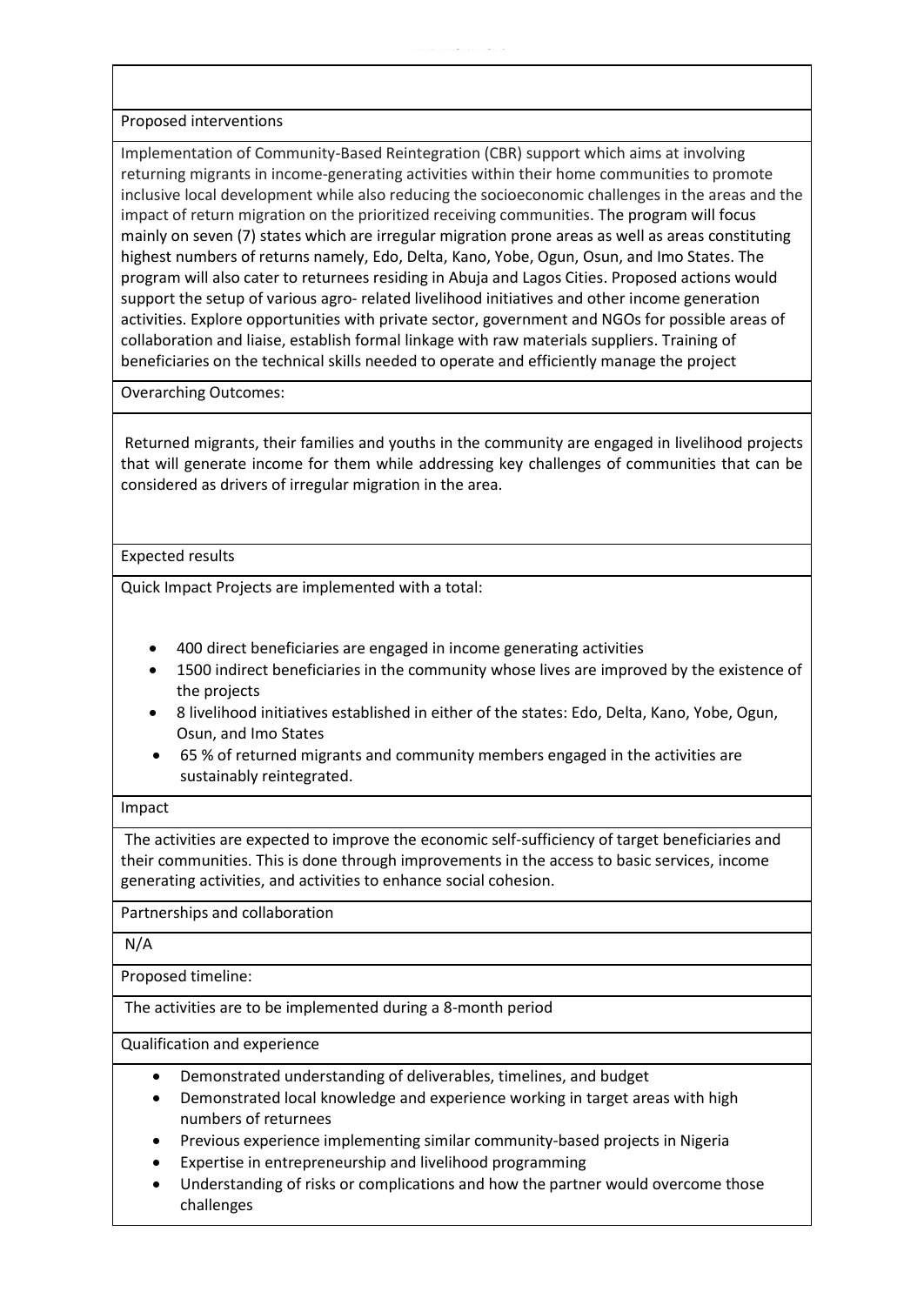Submission of the project proposal

March 25 2022

Place and deadline for submission of the project

IOM LAGOS OFFICE,

No 1 Isaac John Street, Ikeja GRA, Lagos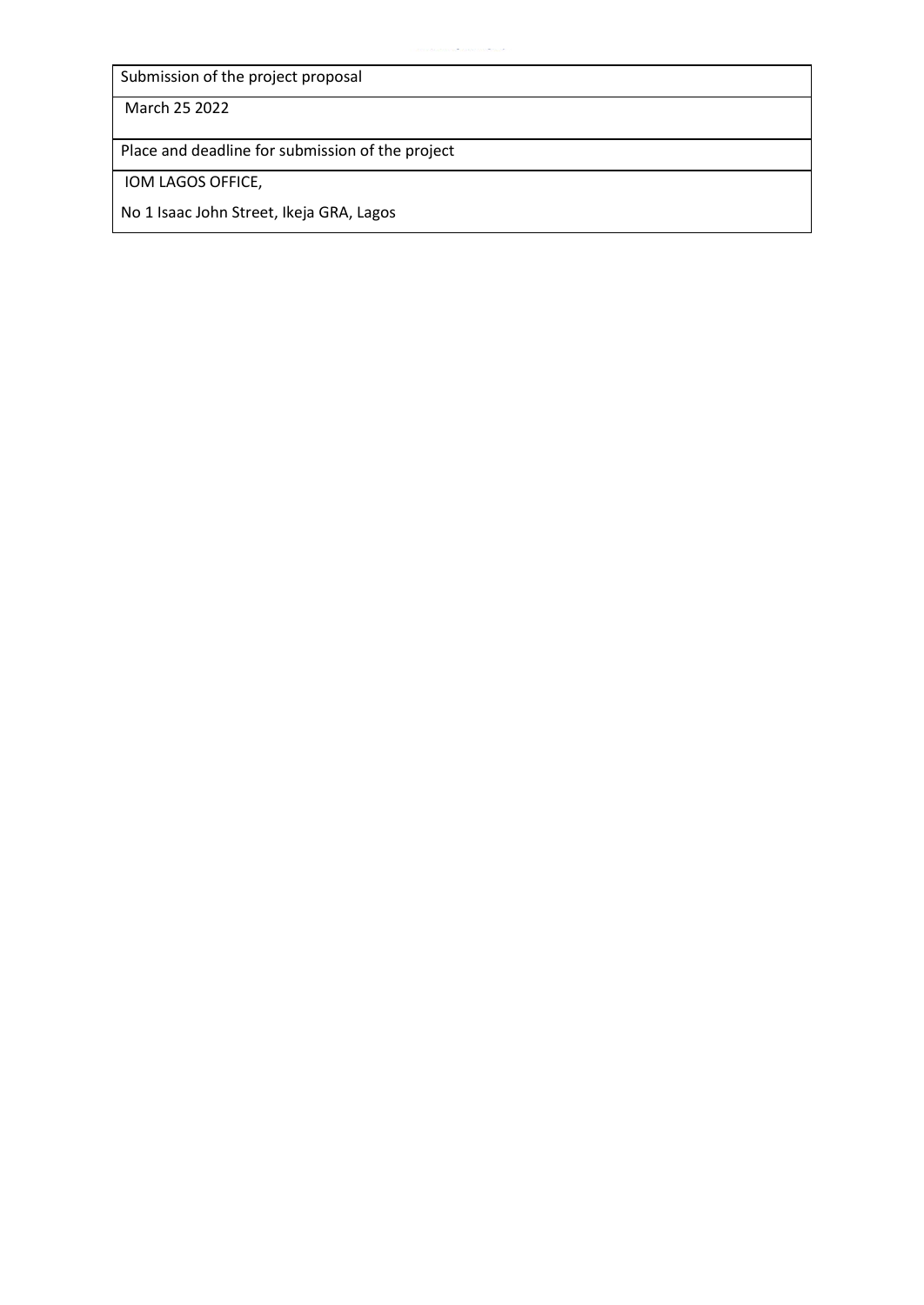# IOM Mission – (Nigeria)

# IOM Call for Expression of Interest ID#: 2022-001-IP

# **Implementing Partners General Information Questionnaire (Annex C)**

| Call for Interest ID number:                                                                                                                                   |  |
|----------------------------------------------------------------------------------------------------------------------------------------------------------------|--|
| Full name of the Organization and abbreviation:                                                                                                                |  |
| Address and e-mail of contact person:                                                                                                                          |  |
| Date of completion:                                                                                                                                            |  |
| Existing partnership with IOM?                                                                                                                                 |  |
| If yes, when did the cooperation with start?                                                                                                                   |  |
| A. BACKGROUND AND GOVERNANCE                                                                                                                                   |  |
| Is your organization legally registered in the<br>country(ies) of implementation? If yes, please provide<br>registration number/proof. If not, please explain. |  |
| What is the status of the organization (e.g. IO/iNGO,<br>NGO, etc)?                                                                                            |  |
| Does the organization produce an annual audited<br>financial statement that is publicly available? If not<br>please explain.                                   |  |
| Does the organization's management or ownership<br>have any affiliation to IOM that would result in a<br>conflict of interest?                                 |  |
| Who has influence over the organization?                                                                                                                       |  |
| When was the Organization founded?                                                                                                                             |  |
| When was the Organization last assessed by IOM or<br>another UN entity?                                                                                        |  |
| Date of last external evaluation and the name of the<br>evaluator. Can the evaluation be shared with IOM?                                                      |  |
| <b>B. ORGANIZATIONAL STRUCTURE</b>                                                                                                                             |  |
| Is an updated organizational structure/chart and the<br>CVs of key personnel attached to the application?                                                      |  |
| Where does the organization work in the country and<br>what is its in-country structure<br>and field presence?                                                 |  |
| How many staff members work in the country<br>office/programme?                                                                                                |  |
| Are the all the main operational functions adequately<br>staffed and resourced (finance, logistics,<br>implementation, M&E)?                                   |  |
| Does the organization have personnel guidelines?                                                                                                               |  |
| Does the organization have personnel security<br>procedures?                                                                                                   |  |
| C. EXTERNAL ENGAGEMENT AND INFLUENCE                                                                                                                           |  |

**Networks and coordination**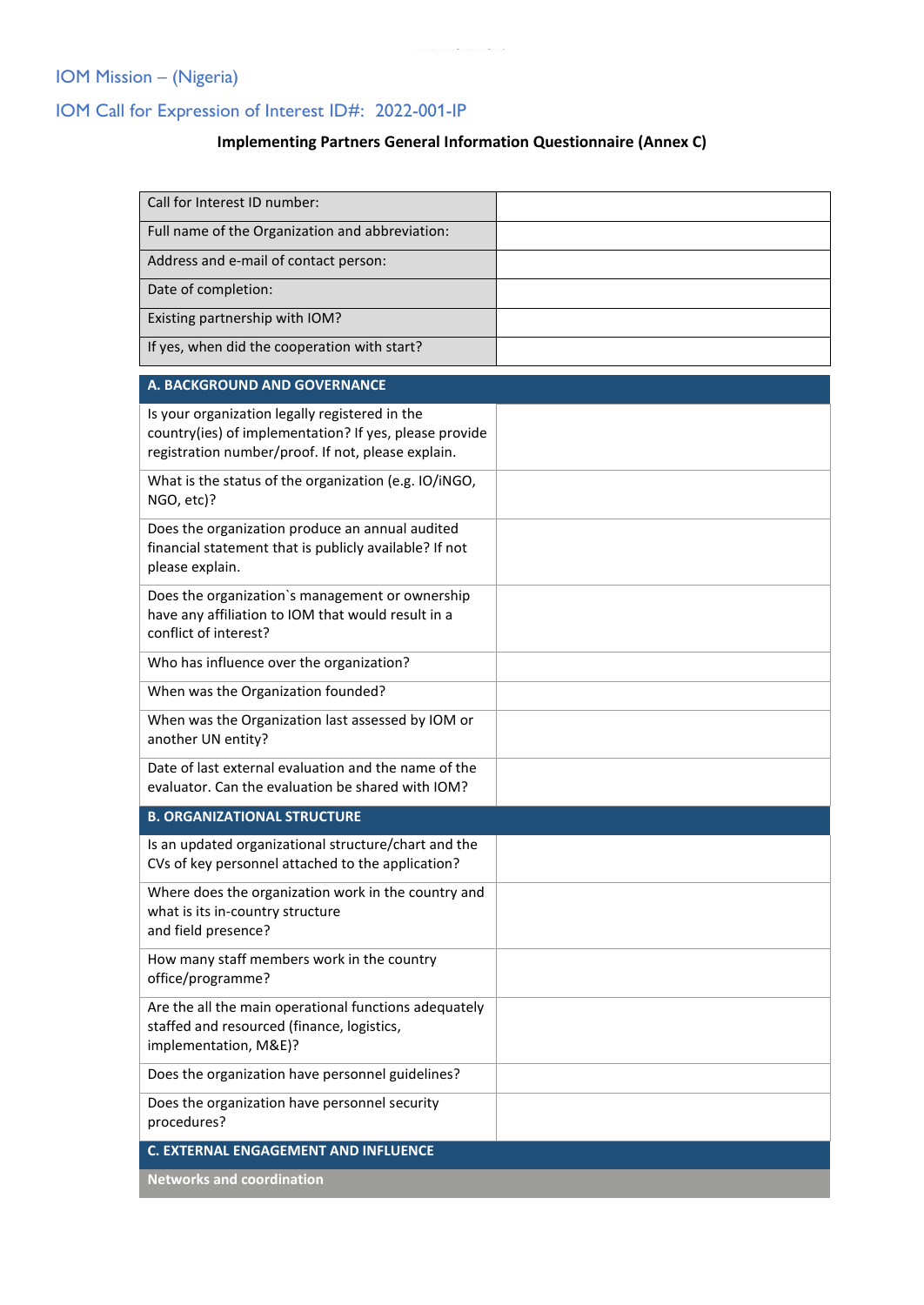| Is the organization involved in networking with other<br>Civil Society Organizations, humanitarian<br>organizations or networks? If yes, please provide<br>details. |  |
|---------------------------------------------------------------------------------------------------------------------------------------------------------------------|--|
| Does the organization coordinate its work with other<br>Civil Society Organizations (local, national,<br>international)? If yes, please provide details.            |  |
| How does the organization interact with beneficiaries<br>and communities?                                                                                           |  |
| Does the organization coordinate with the<br>government/authorities?                                                                                                |  |
| Does the organization engage in public or political<br>processes (i.e. national and local government policy<br>or budget discussions / decisions)                   |  |
| <b>Information and advocacy</b>                                                                                                                                     |  |
| Does the organization produce information materials<br>regularly? If yes, please describe.                                                                          |  |
| Does the organization hold public events for<br>fundraising or other purposes? If yes, please describe.                                                             |  |
| Does the organization work through the media?                                                                                                                       |  |
| Does the organization use advocacy as a foundation<br>of its work? If yes, please describe.                                                                         |  |
| Does the organization perform any lobbying<br>activities? If yes, please describe.                                                                                  |  |
|                                                                                                                                                                     |  |
| <b>C. PROGRAMMATIC CAPACITY</b>                                                                                                                                     |  |
| Does the organization have a stated mission and<br>vision? Please provide the link if publicly available.                                                           |  |
| What are the target group(s)/ beneficiaries of the<br>organization?                                                                                                 |  |
| What is the geographical focus of the organization?                                                                                                                 |  |
| What is the programmatic focus of the organization?                                                                                                                 |  |
| Does the organization have a documented risk<br>register and a risk management process?                                                                             |  |
| Does the organization:                                                                                                                                              |  |
| Uphold and abide by the humanitarian principles?                                                                                                                    |  |
| Support the provision of impartial assistance solely<br>based on needs?                                                                                             |  |
| Operate independently without the imposition of a<br>political agenda?                                                                                              |  |
| Uphold a do-no-harm approach?                                                                                                                                       |  |
| Have a long-term plan/strategy in place?                                                                                                                            |  |
| Have a framework for Accountability to Affected<br>Populations?                                                                                                     |  |
| Have a Code of Conduct or other ethics policy?                                                                                                                      |  |
| Have policies and procedures to prevent sexual<br>exploitation and abuse?                                                                                           |  |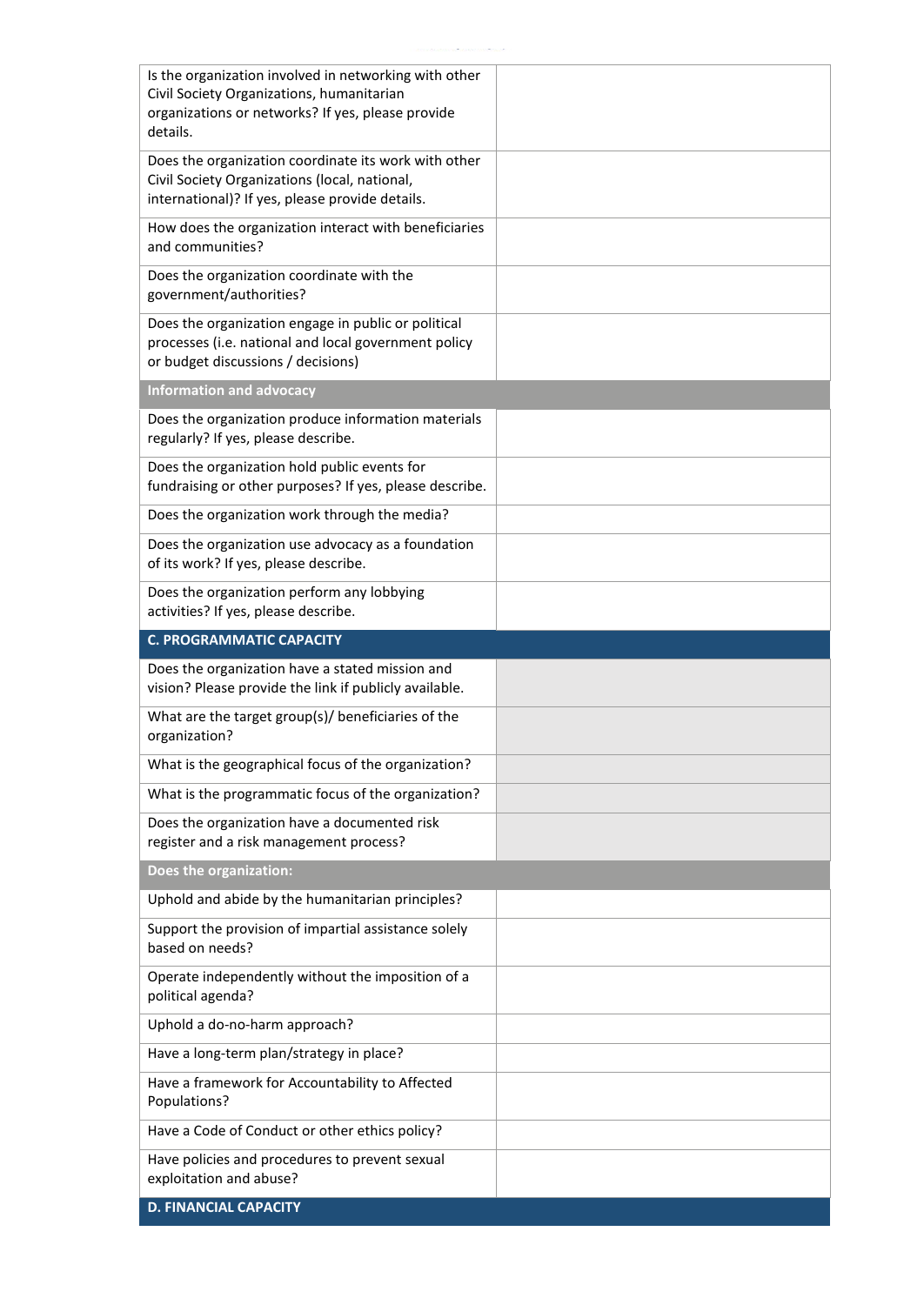| What donors are currently supporting the<br>organization's programmatic activities?                                                                                                                                                                                       |  |
|---------------------------------------------------------------------------------------------------------------------------------------------------------------------------------------------------------------------------------------------------------------------------|--|
| What is the current overall budget for the<br>organization's activities?                                                                                                                                                                                                  |  |
| Has the organization faced any liquidity or solvency<br>related challenges during the past three years? If yes,<br>how was it resolved?                                                                                                                                   |  |
| <b>Accounting system</b>                                                                                                                                                                                                                                                  |  |
| Does the organization have detailed policies<br>documenting its accounting standards, rules and<br>procedures?                                                                                                                                                            |  |
| Which accounting standards the organization follows<br>(IPSAS; IFRS, national)?                                                                                                                                                                                           |  |
| Which accounting software does the organization use<br>and is it integrated with other functions (e.g. HR,<br>procurement, etc.)?                                                                                                                                         |  |
| What is the document retention policy in relation to<br>accounting and supporting documents? How does the<br>organization ensure a safety of archives from theft,<br>fire, flooding etc.? Were there any challenges faced in<br>this respect during the last three years? |  |
| Are all costs booked in the organizations accounts in a<br>timely manner?                                                                                                                                                                                                 |  |
| Can the organization provide periodic financial<br>reports at the project level?                                                                                                                                                                                          |  |
|                                                                                                                                                                                                                                                                           |  |
| <b>Financial control</b>                                                                                                                                                                                                                                                  |  |
| Does the organization have its own bank account<br>registered in its own name?                                                                                                                                                                                            |  |
| Does the organization have established internal audit<br>functions?                                                                                                                                                                                                       |  |
| Is there a regular requirement for external audit on<br>the companies accounts and if yes, is it carried out in<br>a timely manner?                                                                                                                                       |  |
| Does the organization comply with the audit<br>recommendations received?                                                                                                                                                                                                  |  |
| What are the main characteristics of the internal<br>control system in place? Were there any challenges<br>faced in this respect during the last three years?                                                                                                             |  |
| How does the organization ensure sufficient<br>segregation of duties?                                                                                                                                                                                                     |  |
| Is there a system in place to avoid double reporting of<br>expenses to donors? Des the organization have a<br>project accounting solution in place to facilitate<br>related controls?                                                                                     |  |
| <b>Cost effectiveness</b>                                                                                                                                                                                                                                                 |  |
| Is the organization cost conscious? What principles<br>are followed to minimize costs?                                                                                                                                                                                    |  |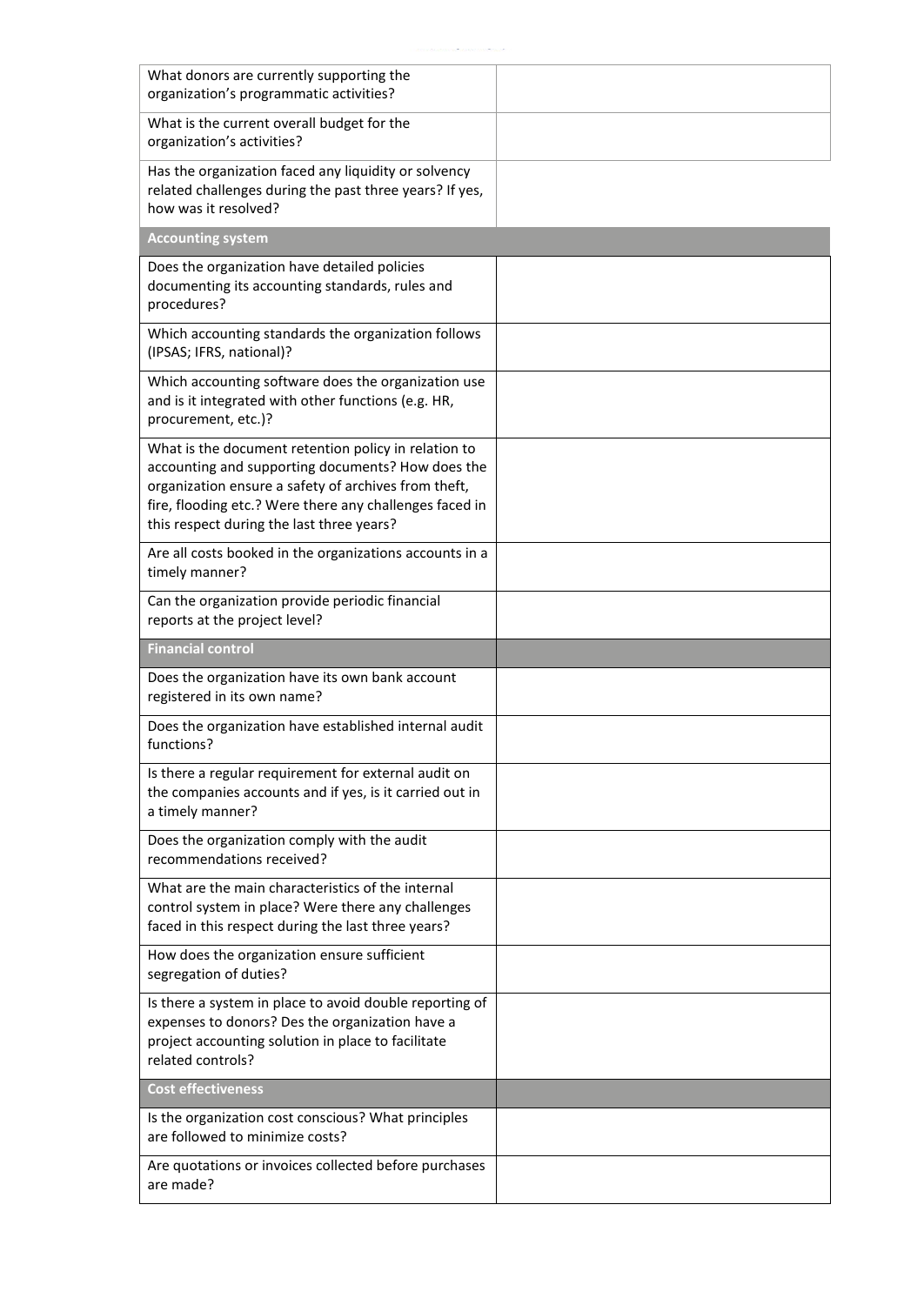| E. PROCUREMENT AND SUPPLY CHAIN CAPACITY                                                                                                                                 |  |
|--------------------------------------------------------------------------------------------------------------------------------------------------------------------------|--|
| Describe the logistical setup of the organization.                                                                                                                       |  |
| Does the organization have and follow<br>counterterrorism policies requiring systematically<br>vetting partners and suppliers against recognized lists<br>of terrorists? |  |
| <b>Procurement</b>                                                                                                                                                       |  |
| Does the organization have clear procurement<br>regulations? If yes, please share a copy.                                                                                |  |
| Was the organization's procurement policy reviewed<br>and accepted by other organizations and/or donors?                                                                 |  |
| Does the organization have a clear policy for<br>segregation of duties and delegation of authority in<br>the procurement process?                                        |  |
| Does the organization have (and use) a procurement<br>plan?                                                                                                              |  |
| Does the organization uses ERP system to post<br>procurement transactions?                                                                                               |  |
| <b>Asset and warehouse management</b>                                                                                                                                    |  |
| Does the organization have an asset database?                                                                                                                            |  |
| Does the organization have established protocols for<br>handing over, write-off, sales and disposals of assets?                                                          |  |
| Does the organization have procedures for managing<br>stocks and warehouses?                                                                                             |  |

I, the undersigned, warrant that the information provided in this form is correct and, in the event of changes, details will be provided as soon as possible:

Name/ Signature/ Date

\_\_\_\_\_\_\_\_\_\_\_\_\_\_\_\_\_\_\_\_\_\_ \_\_\_\_\_\_\_\_\_\_\_\_\_\_\_\_\_\_ \_\_\_\_\_\_\_\_\_\_\_\_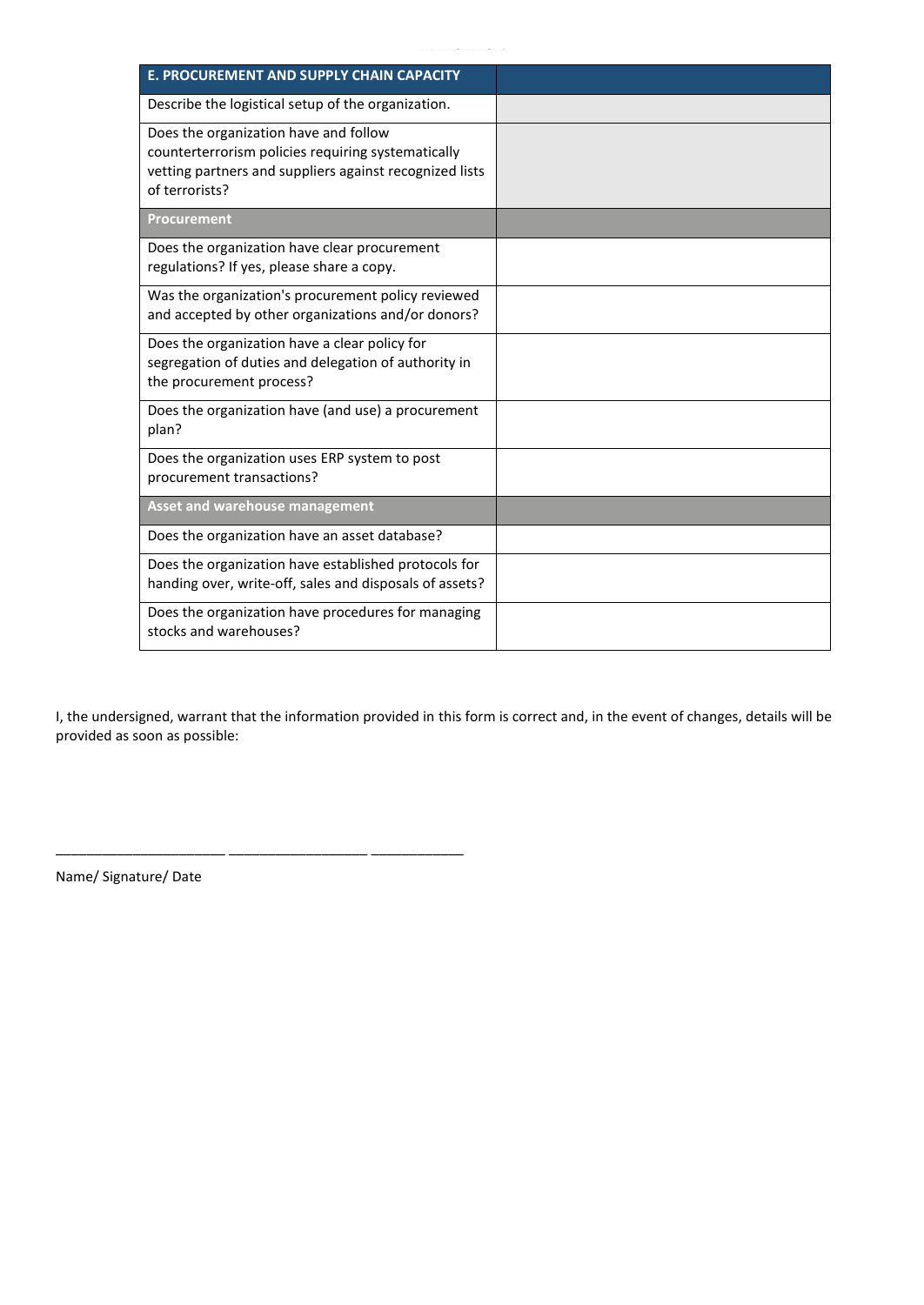# **Project Implementation Agreement (Annex F)**

**PROJECT IMPLEMENTATION AGREEMENT between the International Organization for Migration and [Name of the Other Party] on [Subject of Agreement]**

This Project Implementation Agreement is entered into by the **International Organization for Migration**, an organization part of the United Nations system, acting through its [insert office name, e.g., Mission in XXX], [Address of the Office], represented by [Name, Title of Director, CoM, HoO] (hereinafter referred to as "**IOM**") and [**Name of the Other Party**], [Address], represented by [Name, Title of the representative of the Other Party] (hereinafter referred to as the "**Implementing Partner**"). IOM and the Implementing Partner are also referred to individually as a "**Party**" and collectively as the "**Parties**."

# **1. Introduction**

Insert a brief summary of the Project (1-3 paragraphs, max. 1/3 page) including information on the funding Donor as relevant.]

# **2. Integral Documents**

The following documents form an integral part of this Agreement:

- (a) **Annex A** Project Document;
- (b) **Annex B** Project Budget; and
- (c) **Annex C** IOM's Data Protection Principles.

## **3. Scope of the Agreement**

The Implementing Partner shall carry out the Project as described in the Project Document (Annex A), in accordance with the Project Budget (Annex B). The Implementing Partner shall commence the activities on [**date**] and fully and satisfactorily complete them by [**date**]*.*

## **4. Responsibilities of IOM**

As specified in more detail in the Project Document, IOM undertakes to:

4.1…[List all the responsibilities of IOM under this Project] 4.2…

4.3…

# **5. Responsibilities of the Implementing Partner**

As specified in more detail in the Project Document, the Implementing Partner undertakes to:

| [List all the activities of the Implementing Party under this Project]<br>5.1 |
|-------------------------------------------------------------------------------|
|-------------------------------------------------------------------------------|

5.2 …

5.3 …

**6. Finance**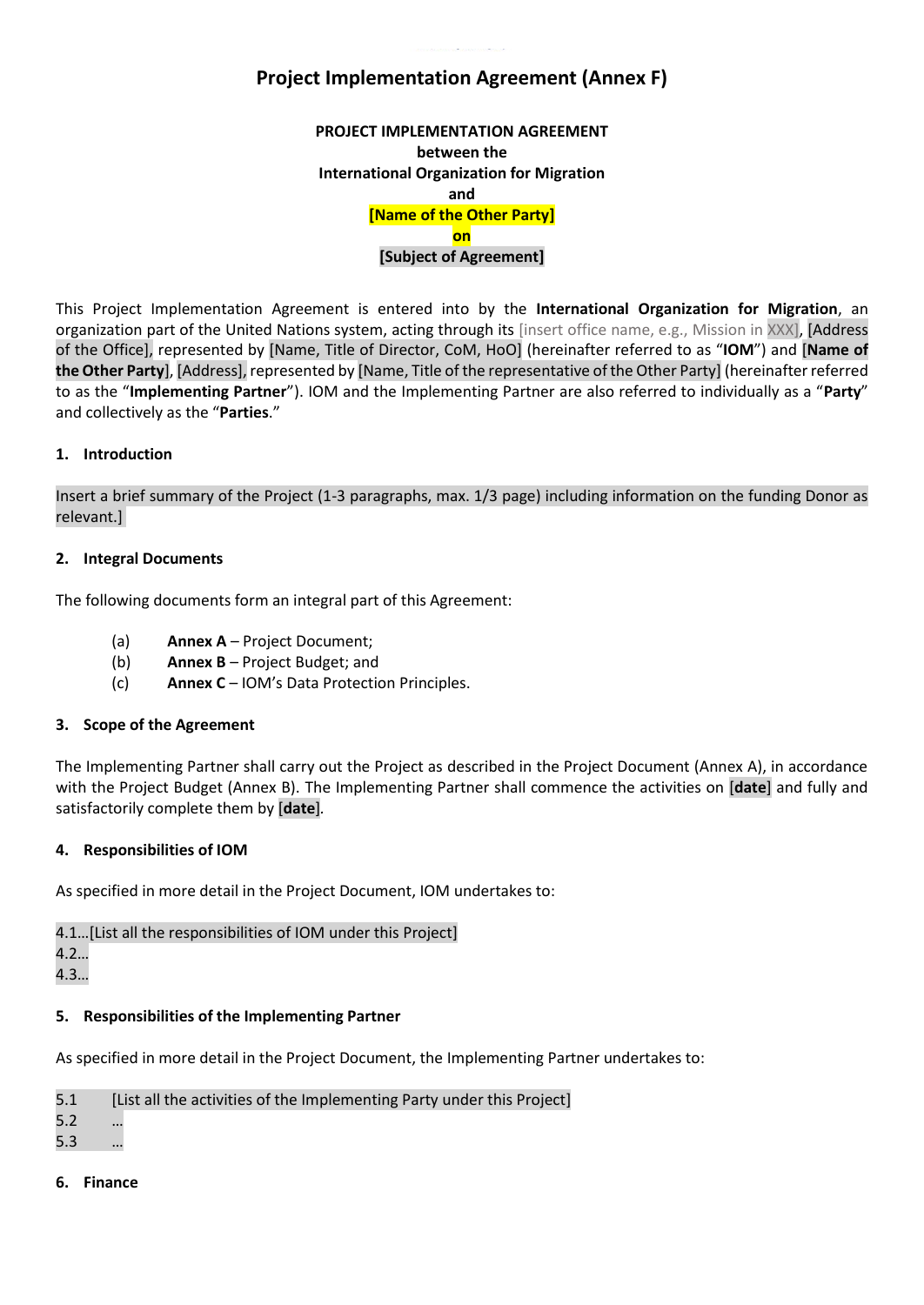- 6.1 IOM agrees to provide financial support to the Implementing Partner in implementing [Name of the project] (the "**Project**") from [start date of project] to [end date of project] in the maximum amount of **[currency code] XXX (Write amount in words)** (the "**Contribution**") in accordance with the Project Budget (Annex B).
- 6.2 Subject to receipt of the funds by IOM from the funding Donor of the Project, payments shall be made by IOM up to the maximum amount of the Contribution in instalments in accordance with the following schedule and conditions:
	- (a) The first instalment in the amount of [currency code] [XXX] (amount in words) shall be due within fifteen (15) calendar days after signature of this Agreement and upon IOM's receipt of the Implementing Partner's payment request.
	- (b) The second instalment of in the amount of [currency code] [XXX] (amount in words) shall be due within fifteen (15) calendar days of IOM's receipt and approval of the interim report as described in Article 7, subject to IOM's receipt of the request for payment and IOM's verification of successful completion of the following Project activities:
		- $(i)$  [list deliverables tied to this payment]
		- (ii) …
		- (iii) …
	- (c) The final instalment in the maximum amount of [Currency code] XXX (Amount in words), not exceeding the total eligible expenses reported by the Implementing Partner minus the sum of payment instalments already transferred by IOM, shall be due within fifteen (15) calendar days of completion of the Project, subject to IOM's receipt and approval of the final report as described in Article 7, IOM's receipt of request for payment and IOM's verification of successful completion of all Project activities.
	- (d) If at the end of the reporting period covered by an interim report, less than 70% (seventy per cent) of the previous instalments provided by IOM have been reported by the Implementing Partner as funds utilized for the purposes of the project implementation, the upcoming payment instalment shall be reduced by the unutilized portion of the previous payment instalments, unless the Implementing Partner justifies with a project financial forecast the need to maintain the instalment on a higher level not exceeding the contracted instalment amount.
- 6.3 Any excess funds received by the Implementing Partner under this agreement which are reported in the final financial report by the Implementing Partner as not utilized for project implementation purposes shall be returned to IOM no later than the date of submission of the final report.
- 6.4 All payables under this agreement are due in [currency code]. *[In case the payment is requested by the partner in local currency and that is different from the currency of the budget, please add the following wording:]* IOM will convert the [contract currency] payable to [local currency] using the monthly exchange rate established by the United Nations Treasury and published on its webpage (https://treasury.un.org/operationalrates/OperationalRates.php) applicable on the date when IOM initiates the payment.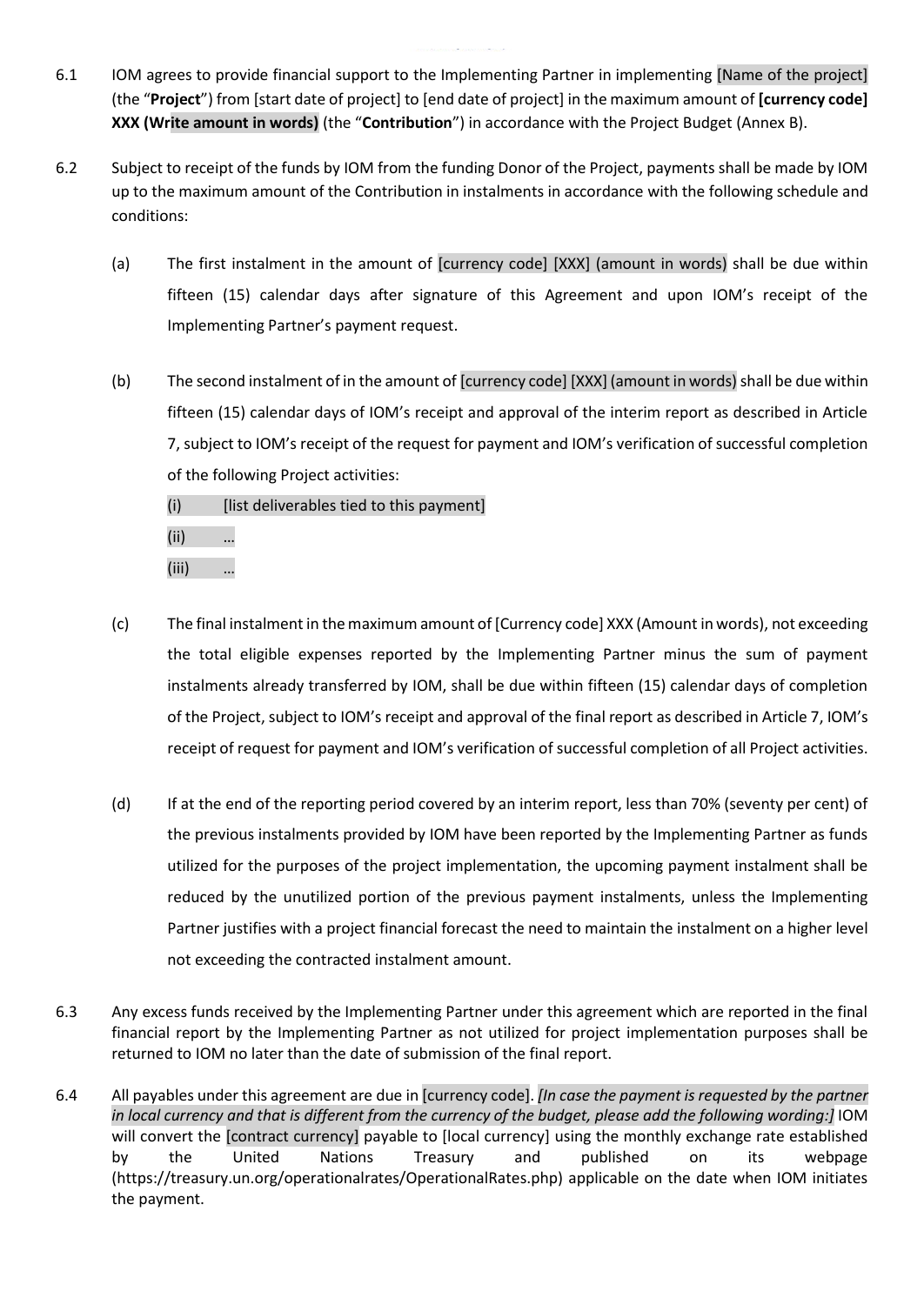- 6.5 Payment shall be made by bank transfer in [Name of currency] (Currency code) to the following bank account:
	- Bank Name: Bank Branch: Bank Account Name: Bank Account Number: Swift Code: IBAN Number:
- 6.6 The Implementing Partner shall maintain financial records, supporting documents, statistical records and all other records relevant to the Project in accordance with generally accepted accounting principles to sufficiently substantiate all direct costs of whatever nature involving transactions related to the funds provided by IOM under this Agreement. The Implementing Partner shall make all such records available to IOM or IOM's designated representative or the competent bodies of the funding Donor(s) of the Project at all reasonable times until the expiration of 7 (seven) years from the date of final payment, for inspection, audit or reproduction. On request, employees of the Implementing Partner shall be available for interviews.
- 6.7 Any expenses found ineligible under the terms of this Agreement by IOM or by the funding Donor(s) of the project, shall be returned to IOM within 30 days from IOM's written notification on the ineligibility of the expenses.
- 6.8 IOM shall be entitled, without prejudice to any other rights or remedies it may have, to withhold payment of part or all of the Contribution until the Implementing Partner has completed to the satisfaction of IOM the activities to which those payments relate, or when IOM reasonably suspects that the Implementing Partner is in breach of any of the provisions in Articles 8.1, 8.2, or 8.3 of this Agreement, or pending a compliance review by IOM.

# **7. Reporting**

# 7.1 **Financial Report**

7.1.1 A certified interim financial report shall be submitted to IOM no later than [Date (A)]. The interim financial report shall present how the contribution from IOM has been used from the start date of the project to [Date].

*ALTERNATIVE CLAUSE in case project duration exceeds 12 months or, due to donor reporting requirements, more than one interim report is required:*

7.1.1. Certified interim financial reports shall be submitted to IOM within 30 days from the below listed reporting date. The interim financial reports shall present how the contribution from IOM has been used from the start date of the project up to the reporting date.

| <b>Interim Report</b>          | <b>Reporting Due Date</b> | <b>Reporting Period</b> |
|--------------------------------|---------------------------|-------------------------|
| 1 <sup>st</sup> Interim Report | e.g. 30 June 201X         |                         |
| 2 <sup>nd</sup> Interim Report | e.g. 31 December 201X     |                         |
| 3 <sup>rd</sup> Interim Report | e.g. 30 June 201Y         |                         |

- 7.1.2 A certified final financial report shall be submitted to IOM no later than [Date (B)] and shall cover the whole project duration.
- 7.1.3 All expenses included in the interim or final financial reports by the Partner must meet the following minimum criteria: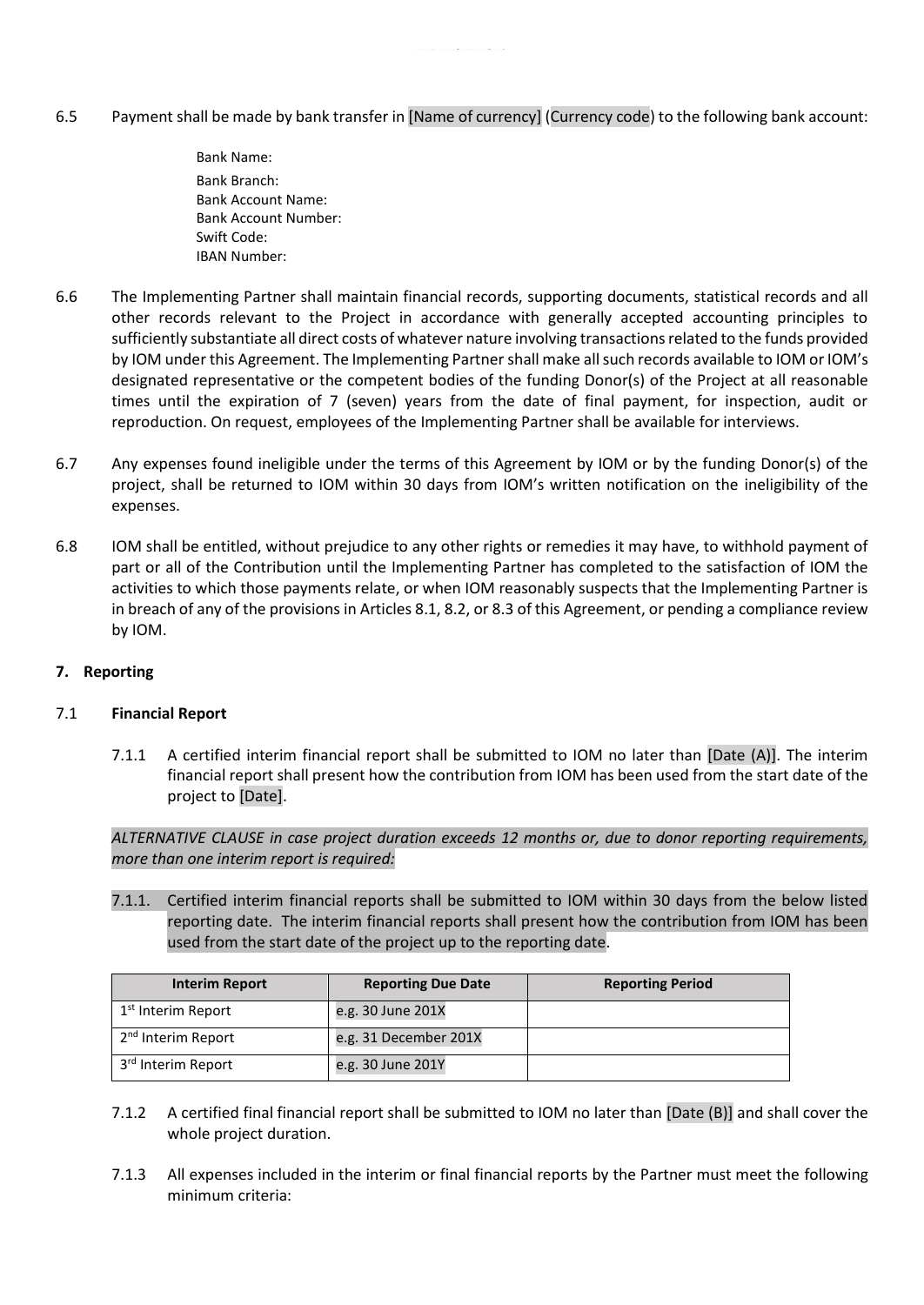- (a) They are incurred in accordance with the provisions of this agreement; and
- (b) They are necessary for carrying out the activities as described in the Project Document; and
- (c) They are foreseen in the Project Budget; and
- (d) They are incurred during the implementation period of this Agreement; and
- (e) They are genuine, reasonable, justified, comply with the principles of sound financial management; and
- (f) They are identifiable, verifiable and recorded in the Implementing Partner's accounts in accordance with the accounting practices of the Partner and backed by supporting documents.
- 7.1.4 As part of the financial report verification and approval process, IOM retains the right to receive certified copies of all documents supporting the expenses reported by the Implementing Partner.

# 7.2 **Narrative Report**

- 7.2.1 Interim narrative report(s) shall accompany each interim financial report. The interim narrative report(s) shall cover the activities performed and the results obtained by the Project during the relevant reporting period. The report(s) shall be analytical in approach, include a presentation of difficulties and shortcomings, and a discussion of possible remedies.
- 7.2.2 The final narrative report shall be submitted to IOM no later than [Date (B)] and shall summarize the whole Project and state to what extent the objectives of the Project have been achieved.
- 7.3 The Implementing Partner shall give IOM all information on the Project and on the use of the resources provided by IOM that IOM may reasonably request in addition to information contained in the reports. The Implementing Partner shall also enable representatives of IOM to visit and study the various activities of relevance for the Project.

## **8. Warranties**

- 8.1 The Implementing Partner warrants that:
	- (a) It is an organization financially sound and duly licensed, with adequate human resources, equipment, competence, expertise and skills necessary to provide fully and satisfactorily, within the stipulated completion period, all activities in accordance with this Agreement;
	- (b) It shall comply with all applicable laws, ordinances, rules and regulations when performing its obligations under this Agreement;
	- (c) In all circumstances it shall act in the best interests of IOM;
	- (d) No official of IOM or any third party has received from, will be offered by, or will receive from the Implementing Partner any direct or indirect benefit arising from the Agreement or award thereof;
	- (e) It has not misrepresented or concealed any material facts in the procurement of this Agreement;
	- (f) The Implementing Partner, its staff or shareholders have not previously been declared by IOM ineligible to be awarded agreements by IOM;
	- (g) It has or shall take out relevant insurance coverage for the period the activities are provided under this Agreement;
	- (h) The Contribution specified in this Agreement shall constitute the sole remuneration in connection with this Agreement. The Implementing Partner shall not accept for its own benefit any trade commission, discount or similar payment in connection with activities pursuant to this Agreement or the discharge of its obligations thereunder. The Implementing Partner shall ensure that any subcontractors, as well as the personnel and agents of either of them, similarly, shall not receive any such additional remuneration;
	- (i) It shall respect the legal status, privileges and immunities of IOM as an intergovernmental organization, such as inviolability of documents and archive wherever it is located, exemption from taxation, immunity from legal process or national jurisdiction. In the event that the Implementing Partner becomes aware of any situation where IOM's legal status, privileges or immunities are not fully respected, it shall immediately inform IOM;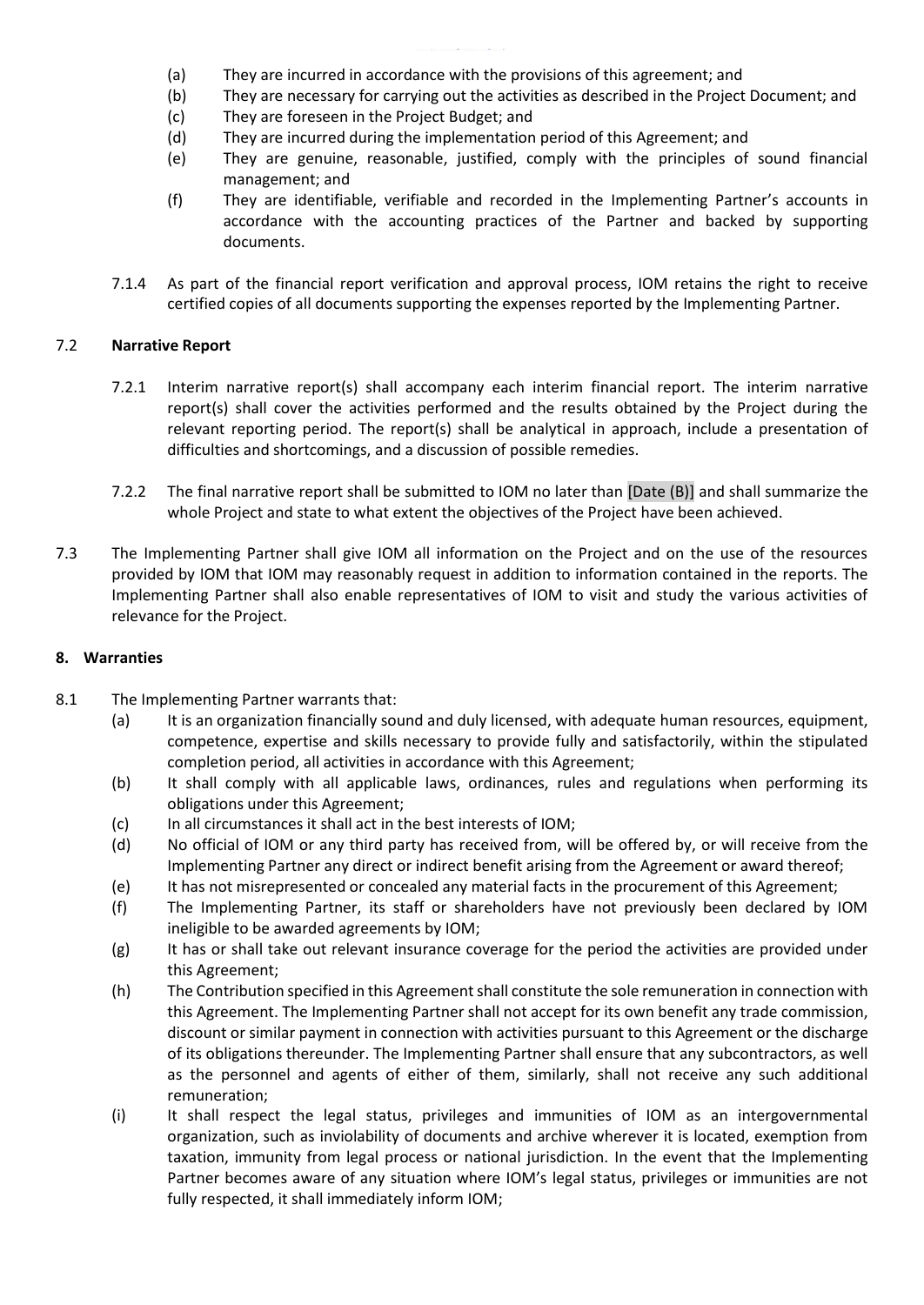- (j) It is not included in the most recent Consolidated United Nations Security Council Sanctions List nor is it the subject of any sanctions or other temporary suspension. The Implementing Partner will disclose to IOM if it becomes subject to any sanction or temporary suspension during the term of this Agreement;
- (k) It must not employ, provide resources to, support, contract or otherwise deal with any person, entity or other group associated with terrorism as per the most recent Consolidated United Nations Security Council Sanctions List (the "UN Sanctions List") and all other applicable anti-terrorism legislation. If, during the term of this Agreement, the Implementing Partner determines there are credible allegations that funds transferred to it in accordance with this Agreement have been used to provide support or assistance to individuals or entities associated with terrorism, it will inform IOM immediately who in consultation with the donors as appropriate, shall determine an appropriate response. The Implementing Partner shall ensure that this requirement is included in all subcontracts.
- 8.2 The Implementing Partner warrants that it shall abide by the highest ethical standards in the performance of this Agreement, which includes not engaging in any fraudulent, corrupt, discriminatory or exploitative practice or practice inconsistent with the rights set forth in the Convention on the Rights of the Child. The Implementing Partner shall immediately inform IOM of any suspicion that the following practice may have occurred or exist:
	- (a) a corrupt practice, defined as the offering, giving, receiving or soliciting, directly or indirectly, of anything of value to influence the action of IOM in the procurement process or in contract execution;
	- (b) a fraudulent practice, defined as any act or omission, including a misrepresentation or concealment, that knowingly or recklessly misleads, or attempts to mislead, IOM in the procurement process or the execution of a contract, to obtain a financial gain or other benefit or to avoid an obligation or in such a way as to cause a detriment to IOM;
	- (c) a collusive practice, defined as an undisclosed arrangement between two or more bidders designed to artificially alter the results of the tender process to obtain a financial gain or other benefit;
	- (d) a coercive practice, defined as impairing or harming, or threatening to impair or harm, directly or indirectly, any participant in the tender process to influence improperly its activities, or affect the execution of a contract;
	- (e) an obstructive practice, defined as (i) deliberately destroying, falsifying, altering or concealing of evidence material to IOM investigations, or making false statements to IOM investigators in order to materially impede a duly authorized investigation into allegations of fraudulent, corrupt, collusive, coercive or unethical practices; and/or threatening, harassing or intimidating any party to prevent it from disclosing its knowledge of matters relevant to the investigation or from pursuing the investigation; or (ii) acts intended to materially impede the exercise of IOM's contractual rights of access to information;
	- (f) any other unethical practice contrary to the principles of efficiency and economy, equal opportunity and open competition, transparency in the process and adequate documentation, highest ethical standards in all procurement activities.
- 8.3 The Implementing Partner further warrants that it shall:
	- (a) Take all appropriate measures to prohibit and prevent actual, attempted and threatened sexual exploitation and abuse ("SEA") by its employees or any other persons engaged and controlled by it to perform activities under this Agreement ("other personnel"). For the purpose of this Agreement, SEA shall include:
		- 1. Exchanging any money, goods, services, preferential treatment, job opportunities or other advantages for sexual favors or activities, including humiliating or degrading treatment of a sexual nature; abusing a position of vulnerability, differential power or trust for sexual purposes, and physical intrusion of a sexual nature whether by force or under unequal or coercive conditions;
		- 2. Engaging in sexual activity with a person under the age of 18 ("child"), except if the child is legally married to the concerned employee or other personnel and is over the age of majority or consent both in the child's country of citizenship and in the country of citizenship of the concerned employee or other personnel;
	- (b) Strongly discourage its employees or other personnel having sexual relationships with IOM beneficiaries;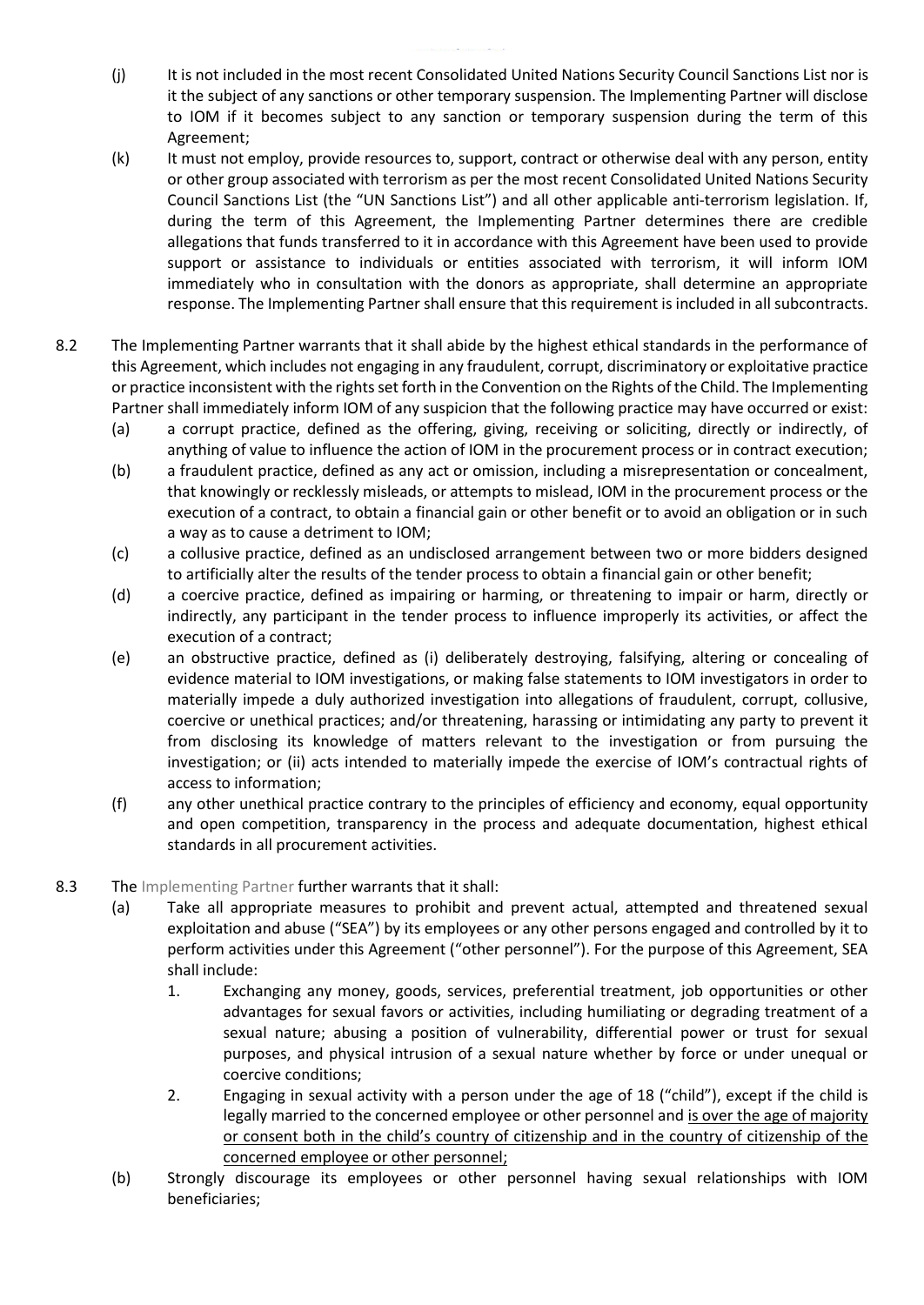- (c) Report timely to IOM any allegations or suspicions of SEA, and investigate and take appropriate corrective measures, including imposing disciplinary measures on the person who has committed SEA;
- (d) Ensure that the SEA provisions are included in all subcontracts;
- (e) Adhere to above commitments at all times;
- 8.4 The Implementing Partner expressly acknowledges and agrees that breach by the Implementing Partner, or by any of the Implementing Partner's employees, contractors, subcontractors or agents, of any provision contained in Articles 8.1, 8.2 or 8.3 of this Agreement constitutes a material breach of this Agreement and shall entitle IOM to terminate this Agreement immediately on written notice without liability. In the event that IOM determines, whether through an investigation or otherwise, that such a breach has occurred then, in addition to its right to terminate the Agreement, IOM shall be entitled to recover from the Implementing Partner all losses suffered by IOM in connection with such breach.

## **9. Assignment/Subcontracting**

- 9.1 The Implementing Partner shall not assign or subcontract the activities under this Agreement in whole or in part, unless agreed in writing in advance by IOM. Any subcontract entered into by the Partner without approval in writing by IOM may be cause for termination of the Agreement.
- 9.2 Notwithstanding such written approval from IOM, the Implementing Partner shall not be relieved of any liability or obligation under this Agreement nor shall it create any contractual relation between any subcontractor and IOM. The Implementing Partner shall include in an agreement with a subcontractor all provisions in this Agreement that are applicable to a subcontractor, including relevant Warranties and Special Provisions. The Implementing Partner remains liable as primary obligor under this Agreement, and it shall be directly responsible to IOM for any faulty performance under any subcontract. The subcontractor shall have no cause of action against IOM for any breach of the subcontract.

#### **10. Procurement Rules**

- 10.1 When awarding contracts, the Implementing Partner shall award the contract to the bidder offering best value for money (i.e., the bidder offering the best price-quality ratio). The Implementing Partner shall evaluate the offers received against objective criteria which enable measuring the quality of the offers and which take into account the price and the aim of contracting the bidder offering the best value for money based on required technical specifications.
- 10.2 The Implementing Partner is responsible for procurement of goods, services and works for the Activities under this Agreement, in compliance with the procurement rules set out in this Article.
- 10.3 The Implementing Partner shall ensure that its procurement procedures are no less rigorous than those outlined in this Article 10 and are in conformity with the following minimum rules:
	- (a) The Implementing Partner shall prepare detailed specifications of the goods, services and works required for Project activities;
	- (b) Tenders for goods, works and services shall provide all information necessary for a prospective bidder to prepare a bid and, as such, shall be based upon a clear and accurate description of the proposed terms and conditions of the contract and the goods, services or works to be procured;
	- (c) The Implementing Partner shall implement reasonable measures to ensure that potential vendors shall be excluded from participation in a procurement or award procedure, if:
		- i. they are subject to the UN Sanctions List or in violation of any other applicable anti-terrorism legislation; or
		- ii. they are bankrupt or being wound up, are having their affairs administered by the courts, have entered into an arrangement with creditors, have suspended business activities, are the subject of proceedings concerning those matters, or are in any analogous situation arising from a similar procedure provided for in national legislation or regulations.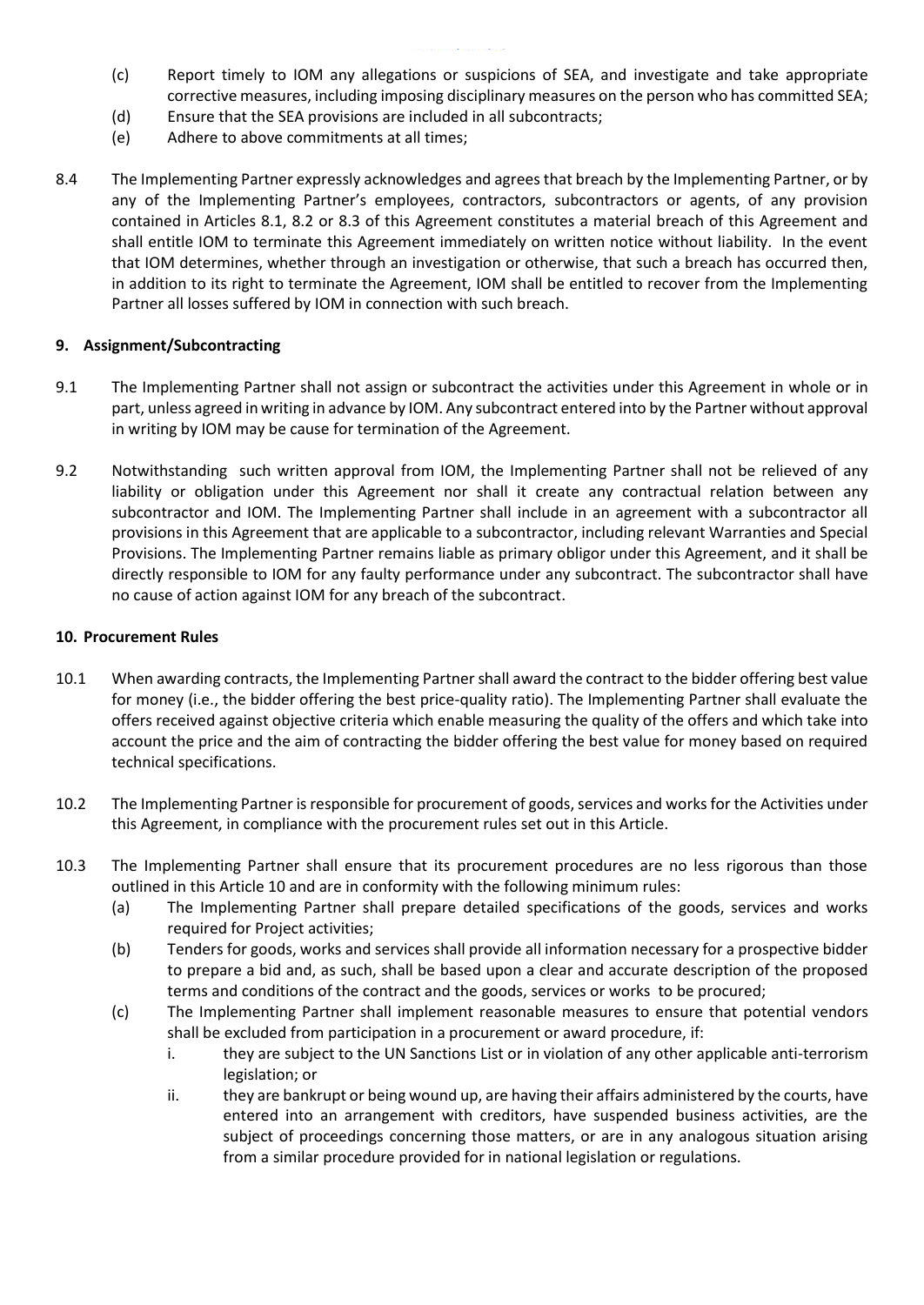- 10.4 The Implementing Partner shall maintain auditable records documenting in detail the tendering, contracting, receipt and use of goods, services and works procured under this Agreement.
- 10.5 IOM may conduct spot-checks of any procurement case file at any time and request to see documentation verifying that the procurement procedures of the Implementing Partner correspond to the standards set out in this Article.
- 10.6 In the event of failure to comply with the provisions of this Article, the relevant costs may be declared ineligible.

# **11. Delays, Defaults and Force Majeure**

- 11.1 If, for any reason, the Implementing Partner does not carry out or is not able to carry out its obligations under this Agreement and/or according to the Project Document, it must give notice and full particulars in writing to IOM as soon as possible. On receipt of such notice, IOM shall take such action as in its sole discretion is considered to be appropriate or necessary in the circumstances.
- 11.2 Neither Party will be liable for any delay in performing or failure to perform any of its obligations under this Agreement if such delay or failure is caused by *force majeure*, which means any unforeseeable and irresistible act of nature, any act of war (whether declared or not), invasion, revolution, insurrection, terrorism, blockade or embargo, strikes, Governmental or state restrictions, natural disaster, epidemic, public health crisis, and any other circumstances which are not caused by nor within the control of the affected Party.
- 11.3 As soon as possible after the occurrence of a *force majeure* event which impacts the ability of the affected Party to comply with its obligations under this Agreement, the affected Party will give notice and full details in writing to the other Party of the existence of the *force majeure* event and the likelihood of delay. On receipt of such notice, the unaffected Party shall take such action as it reasonably considers appropriate or necessary in the circumstances, including granting to the affected Party a reasonable extension of time in which to perform its obligations. During the period of *force majeure*, the affected Party shall take all reasonable steps to minimize damages and resume performance.
- 11.4 IOM shall be entitled without liability to suspend or terminate the Agreement if the Implementing Partner is unable to perform its obligations under the Agreement by reason of *force majeure.* In the event of such suspension or termination, the provisions of Article 21 (Termination) shall apply.

## **12. Independent Contractor**

The Implementing Partner, its employees and other personnel as well as its subcontractors and their personnel, if any, shall perform all activities under this Agreement as an independent contractor and not as an employee or agent of IOM.

## **13. Confidentiality**

- 13.1 All information which comes into the Implementing Partner's possession or knowledge in connection with this Agreement is to be treated as strictly confidential. The Implementing Partner shall not communicate such information to any third party without the prior written approval of IOM. The Implementing Partner shall comply with IOM Data Protection Principles (Annex C) in the event that it collects, receives, uses, transfers or stores any personal data in the performance of this Agreement. These obligations shall survive the expiration or termination of this Agreement.
- 13.2 Notwithstanding the previous paragraph, IOM may disclose information related to this Agreement, such as the name of the Implementing Partner and the value of the Agreement, the title of the contract/project, nature and purpose of the contract/project, name and locality/address of the Implementing Partner and the amount of the contract/project to the extent as required by its Donor or in relation to IOM's commitment to any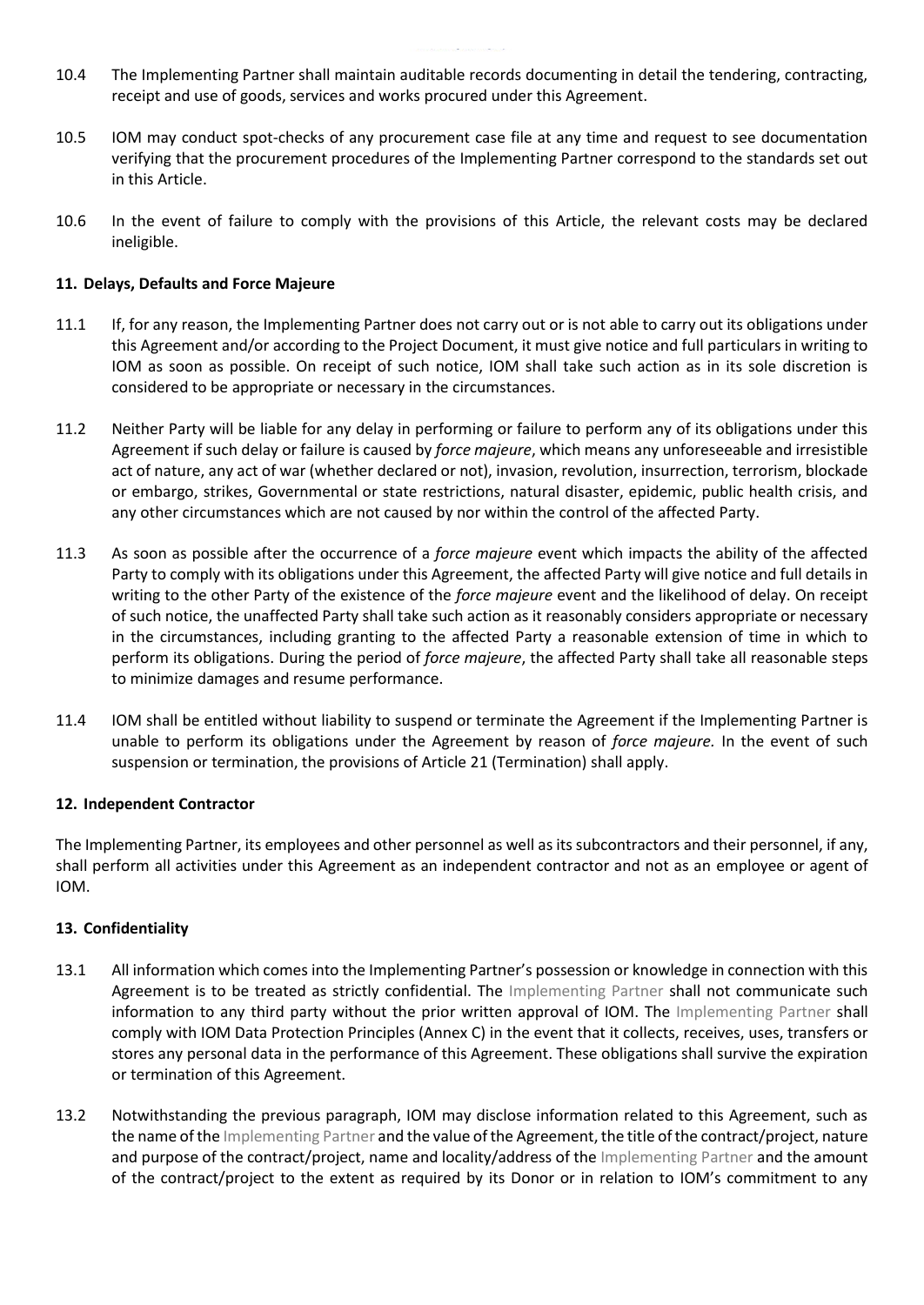initiative for transparency and accountability of funding received by IOM in accordance with the policies, instructions and regulations of IOM.

- 13.3 IOM in line with its transparency commitments, encourages its partners to report via the International Aid Transparency Initiative (IATI) platform. IOM and the Implementing Partner shall refer to each other when reporting via the IATI standard using the following IATI identifier:
	- IOM: XM-DAC-47066
	- Implementing Partner:

## **14. Intellectual Property**

All intellectual property and other proprietary rights including, but not limited to, patents, copyrights, trademarks and ownership of data resulting from the Project shall be vested in IOM, including, without any limitation, the rights to use, reproduce, adapt, publish and distribute any item or part thereof.

#### **15. Notices**

Any notice given pursuant to this Agreement will be sufficiently given if it is in writing and received by the other Party at the following address:

#### **International Organization for Migration (IOM)**

Attn: [Name and title/position of IOM contact person] [IOM's address] Email: [IOM's email address]

# **[Full name of the Implementing Partner]** Attn: [Name and title/position of the Implementing Partner's contact person] [Implementing Partner's address] Email: [Implementing Partner's email address]

## **16. Dispute Resolution**

- 16.1 Any dispute, controversy or claim arising out of or in relation to this Agreement, or the breach, termination or invalidity thereof, shall be settled amicably by negotiation between the Parties.
- 16.2 In the event that the dispute, controversy or claim has not been resolved by negotiation within 3 (three) months of receipt of the notice from one party of the existence of such dispute, controversy or claim, either Party may request that the dispute, controversy or claim is resolved by conciliation by one conciliator in accordance with the UNCITRAL Conciliation Rules of 1980. Article 16 of the UNCITRAL Conciliation Rules does not apply.
- 16.3 In the event that such conciliation is unsuccessful, either Party may submit the dispute, controversy or claim to arbitration no later than 3 (three) months following the date of termination of conciliation proceedings as per Article 15 of the UNCITRAL Conciliation Rules. The arbitration will be carried out in accordance with the 2010 UNCITRAL arbitration rules as adopted in 2013. The number of arbitrators shall be one and the language of arbitral proceedings shall be English, unless otherwise agreed by the Parties in writing. The arbitral tribunal shall have no authority to award punitive damages. The arbitral award will be final and binding.
- 16.4 The present Agreement as well as the arbitration agreement above shall be governed by the terms of the present Agreement and supplemented by internationally accepted general principles of law for the issues not covered by the Agreement, to the exclusion of any single national system of law that would defer the Agreement to the laws of any given jurisdiction. Internationally accepted general principles of law shall be deemed to include the UNIDROIT Principles of International Commercial Contracts. Dispute resolution shall be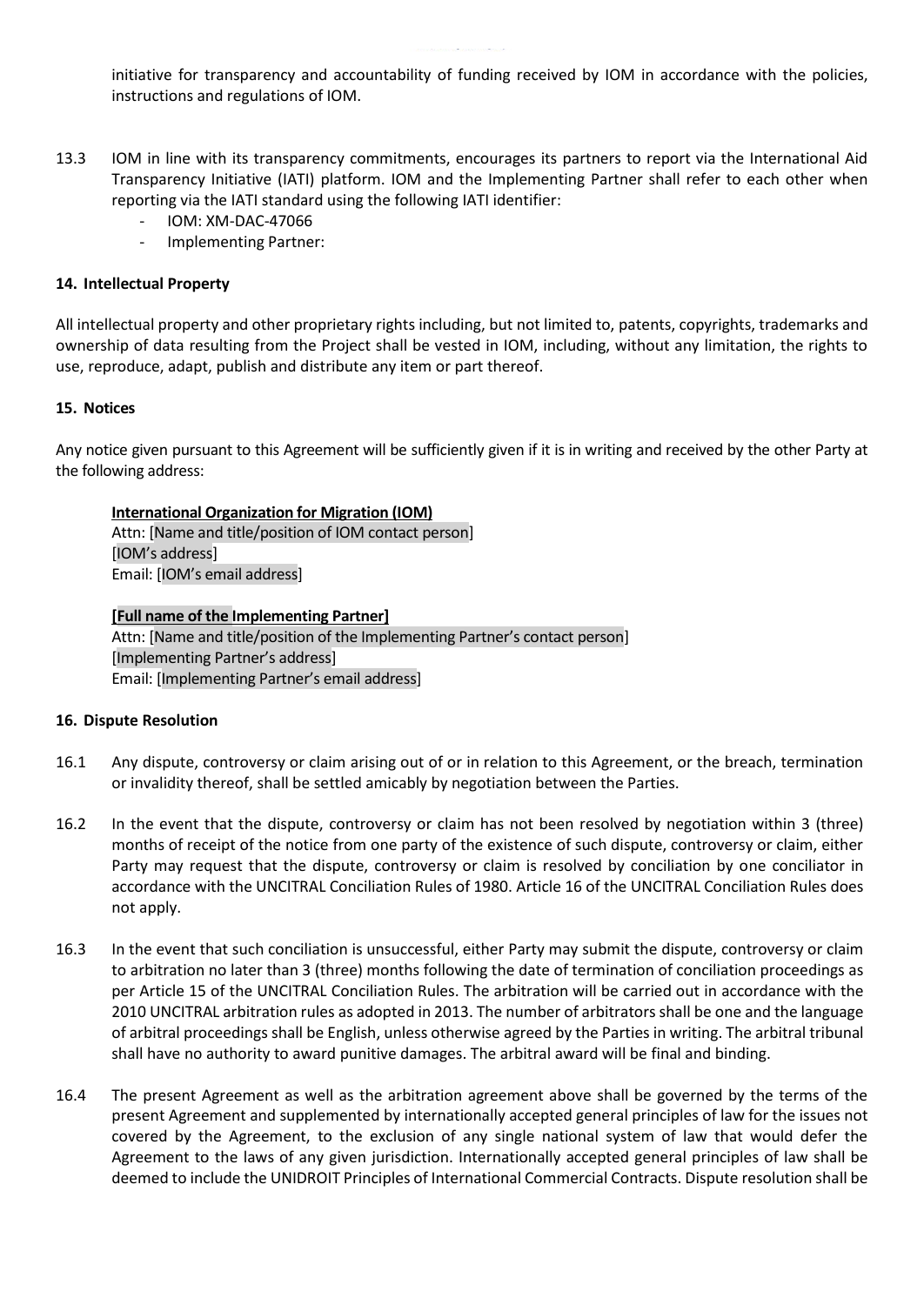pursued confidentially by both Parties. This Article survives the expiration or termination of the present Agreement.

# **17. Use of IOM Name, Abbreviation and Emblem**

The name, abbreviation and emblem of IOM may only be used by the Implementing Partner in connection with the Project and with the prior written approval of IOM. The Implementing Partner must acknowledge the contribution of IOM to the Project in any public statement or publication connected with the Project, and the content of such public statement or publication shall be approved by IOM in writing in advance.

The Implementing Partner acknowledges that use of the IOM name, abbreviation and emblem is strictly reserved for the official purposes of IOM and protected from unauthorized use by Article 6*ter* of the Paris Convention for the Protection of Industrial Property, revised in Stockholm in 1967 (828 UNTS 305 (1972)).

# **18. Status of IOM**

Nothing in or relating to the Agreement shall be deemed a waiver, express or implied, of any of the privileges and immunities of the IOM as an intergovernmental organization.

# **19. Indemnity**

- 19.1 The Implementing Partner shall at all times defend, indemnify and hold harmless IOM, its officers, employees and agents from and against all loss, costs, damages and expenses (including legal fees and costs), claims, suits and liabilities to the extent arising out of or resulting from the activities under this Agreement. IOM shall promptly notify the Implementing Partner of any written claim, loss, or demand for which the Implementing Partner is responsible under this clause.
- 19.2 This indemnity shall survive the expiration or termination of this Agreement.

## **20. Waiver**

Failure by either Party to insist in any one or more instances on a strict performance of any of the provisions of this Agreement shall not constitute a waiver or relinquishment of the right to enforce the provisions of this Agreement in future instances, but this right shall continue and remain in full force and effect.

## **21. Termination**

- 21.1 IOM shall be entitled to terminate or suspend this Agreement by giving [X (number in words) month's] written notice to the other Party. Notwithstanding the foregoing, where the Implementing Partner is in breach of any of the terms and conditions of this Agreement, IOM may terminate the Agreement with immediate effect.
- 21.2 In the event of termination, IOM will only pay costs expended or legally committed in accordance with this Agreement up to the date of receipt of notice of termination, unless otherwise agreed. Other amounts paid in advance will be returned to IOM within 7 (seven) days from the date of termination.
- 21.3 Upon any such termination, the Implementing Partner shall waive any claims for damages including loss of anticipated profits on account thereof.
- 21.4 In the event of suspension of this Agreement, IOM will specify the scope of activities and/or deliverables that shall be suspended in writing. All other rights and obligations of this Agreement shall remain applicable during the period of suspension. IOM will notify the Implementing Partner in writing when the suspension is lifted and may modify the completion date. The Implementing Partner shall not be entitled to claim or receive any Contribution or costs incurred during the period of suspension of this Agreement.